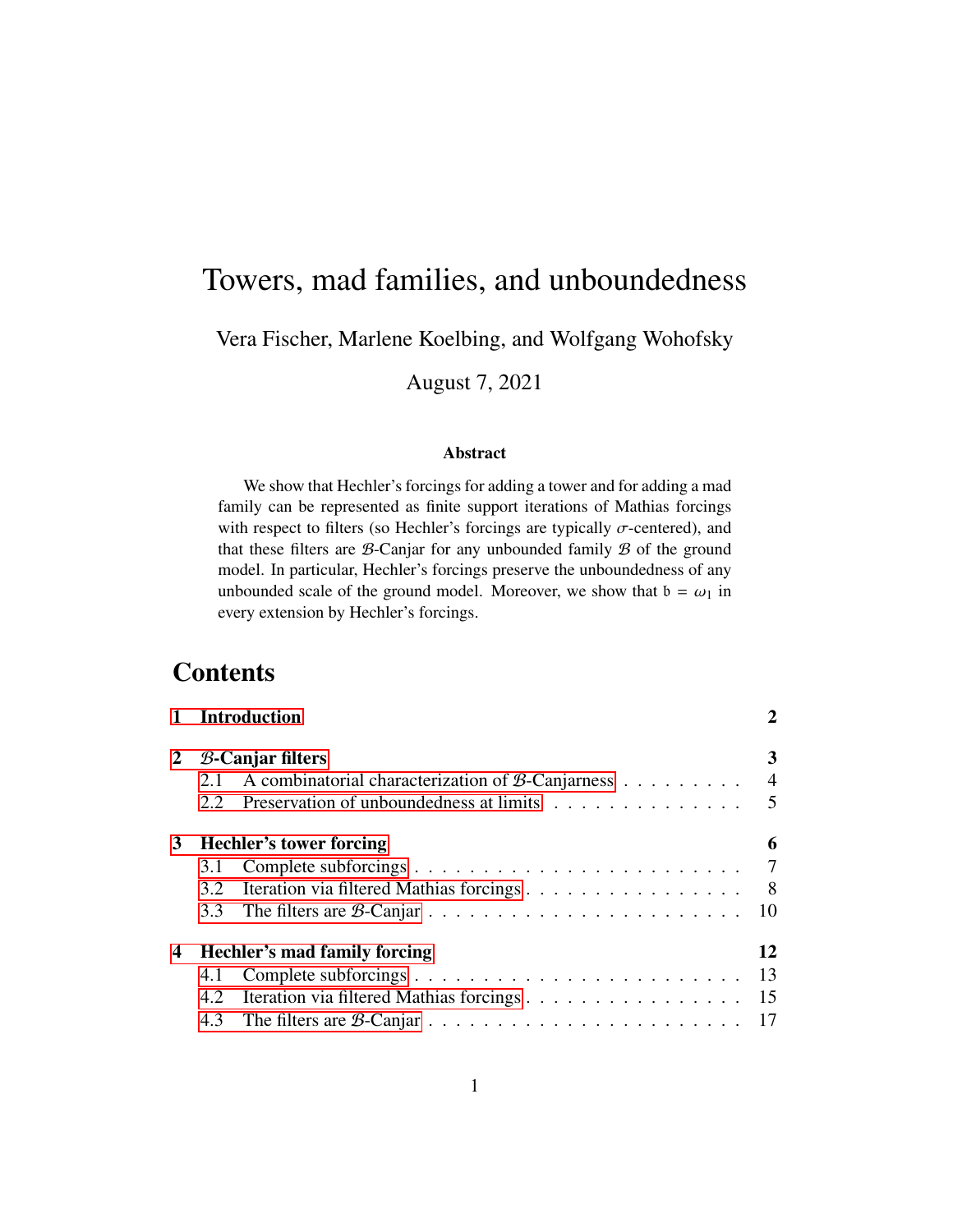## [5 Conclusion](#page-19-0) 20

# <span id="page-1-0"></span>1 Introduction

In this paper, we analyze Hechler's forcings from [\[Hec72\]](#page-21-0) for adding a tower (see Section [3\)](#page-5-0) and for adding a mad family (see Section [4\)](#page-11-0), after giving some preliminaries on B-Canjar filters in Section [2.](#page-2-0)

The forcings consist of finite conditions approximating the generic tower and the generic mad family, respectively. We first show that the forcing for adding a tower can be represented as a finite support iteration, where each iterand adds a single real to the tower (which diagonalizes the initial part of the tower). In fact, each such iterand is equivalent to Mathias forcing with respect to the filter generated by this initial part of the tower (see Lemma [3.3\)](#page-7-1). For the forcing adding a mad family, the situation is analogous (see Lemma [4.5\)](#page-15-0): in this case, the filter is generated by the complements of the elements of the initial part of the mad family. It follows from these representations that Hechler's forcings are typically  $\sigma$ -centered (see Corollary [3.4](#page-9-1) and Corollary [4.6\)](#page-16-1).

The main results of this paper show that Hechler's forcings preserve the unboundedness of any unbounded family (with a certain closure property) of the ground model (see Theorem [3.5](#page-9-2) and Theorem [4.7\)](#page-17-0); in particular, any unbounded ground model scale is preserved. We actually prove that, for a given unbounded family  $\mathcal B$  of the ground model, all the filters which are involved in the representation of Hechler's forcings are B-Canjar, i.e., the corresponding Mathias forcings preserve the unboundedness of  $\mathcal{B}$ . To verify  $\mathcal{B}$ -Canjarness, we use a combinatorial characterization from [\[GHMC14\]](#page-20-0) (see Theroem [2.3\)](#page-3-1), together with a gener-icity argument. In Section [5,](#page-19-0) we finally conclude that  $b = \omega_1$  holds true in every extension by one of Hechler's forcings, using that they can be decomposed into a forcing which adds an unbounded family of size  $\omega_1$  and a forcing which preserves the unboundedness of this family (see Corollary [5.1](#page-19-1) and Corollary [5.2\)](#page-20-1).

In [\[FKW\]](#page-20-2), the authors of this paper define a forcing which adds a distributivity matrix of regular height  $\lambda$ , i.e., a refining system of mad families of height  $\lambda$ without common refinement. There is always a distributivity matrix of height h (which is the minimal possible height), where  $\mathfrak h$  is the well-known distributivity number. In order to get a model with a distributivity matrix of regular height  $\lambda > \mathfrak{h}$ , it is shown that the forcing to add the distributivity matrix keeps the bounding number b (and hence h) small: to this end, the forcing is represented as an iteration of Mathias forcings with respect to filters, which are shown to be  $\mathcal{B}$ -Canjar, where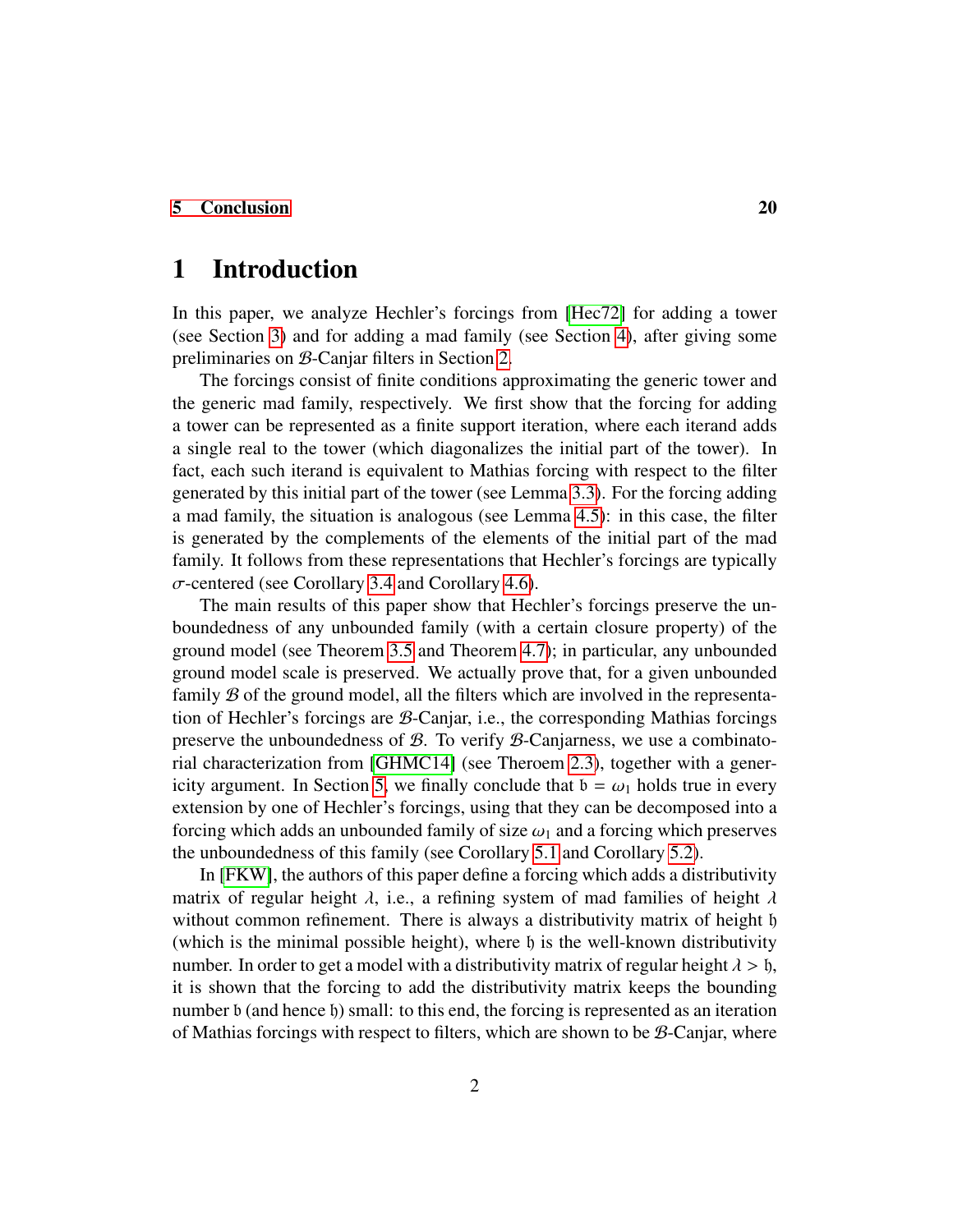$\mathcal B$  is the family of ground model reals; this ensures that  $\mathcal B$  is unbounded in the final model, witnessing that b is small.

Since a distributivity matrix of height  $\lambda$  consists of mad families as well as (along the branches of its corresponding tree) towers of length  $\lambda$ , the forcing used in [\[FKW\]](#page-20-2) is an elaborate combination of Hechler's forcings to add a mad family and a tower, respectively. The proof that the forcing from [\[FKW\]](#page-20-2) preserves the unboundedness of the ground model reals is a more complicated version of the proofs given in this paper.

# <span id="page-2-0"></span>2 B-Canjar filters

In this section, we will give the neccessary preliminaries about  $B$ -Canjar filters and the preservation of unboundedness.

<span id="page-2-1"></span>**Definition 2.1.** Let  $\mathcal{F} \subseteq \mathcal{P}(\omega)$  be a filter containing the Frechet filter. *Mathias forcing with respect to*  $\mathcal F$  (denoted by  $\mathbb M(\mathcal F)$ ) is the set of pairs  $(s, A)$  with  $s \in 2^{< \omega}$ <br>and  $A \in \mathcal F$  where the order is defined as follows:  $(t, B) \leq (s, A)$  if and  $A \in \mathcal{F}$ , where the order is defined as follows:  $(t, B) \le (s, A)$  if

- 1.  $t \geq s$ , i.e., *t* extends *s*
- 2.  $B \subseteq A$
- 3. for each  $n \ge |s|$ , if  $t(n) = 1$ , then  $n \in A$ .

Note that  $\mathbb{M}(\mathcal{F})$  is  $\sigma$ -centered: for  $s \in 2^{<\omega}$ , the set  $\{(s, A) \mid A \in \mathcal{F}\}\)$  is clearly tered (*i* e finitely many conditions have a common lower bound). Also note centered (i.e., finitely many conditions have a common lower bound). Also note that Mathias forcing with respect to a countably generated filter has a countable dense subset, and therefore is forcing equivalent to Cohen forcing C.

For  $f, g \in \omega^{\omega}$ , we write  $f \leq^* g$  if  $f(n) \leq g(n)$  for all but finitely many  $n \in \omega$ .<br>say that  $\mathcal{R} \subset \omega^{\omega}$  is an *unhounded family*, if there exists no  $g \in \omega^{\omega}$  with  $f \leq^* g$ We say that  $\mathcal{B} \subseteq \omega^{\omega}$  is an *unbounded family*, if there exists no  $g \in \omega^{\omega}$  with  $f \leq^* g$  for all  $f \in \mathcal{B}$ . The *hounding number* h is the smallest size of an unbounded family for all  $f \in \mathcal{B}$ . The *bounding number* b is the smallest size of an unbounded family in  $\omega^{\omega}$ .

A filter  $\mathcal F$  is Canjar if  $\mathbb M(\mathcal F)$  does not add a dominating real over the ground model (i.e., the ground model reals remain unbounded). We are interested in the following generalization of Canjarness:

**Definition 2.2.** Let  $\mathcal{B} \subseteq \omega^{\omega}$  be an unbounded family. A filter  $\mathcal{F}$  on  $\omega$  is  $\mathcal{B}$ -<br>*Caniar* if  $\mathbb{M}(\mathcal{F})$  preserves the unboundedness of  $\mathcal{B}$  (i.e.,  $\mathcal{B}$  is still unbounded in *Canjar* if  $\mathbb{M}(\mathcal{F})$  preserves the unboundedness of B (i.e., B is still unbounded in the extension by  $\mathbb{M}(\mathcal{F})$ ).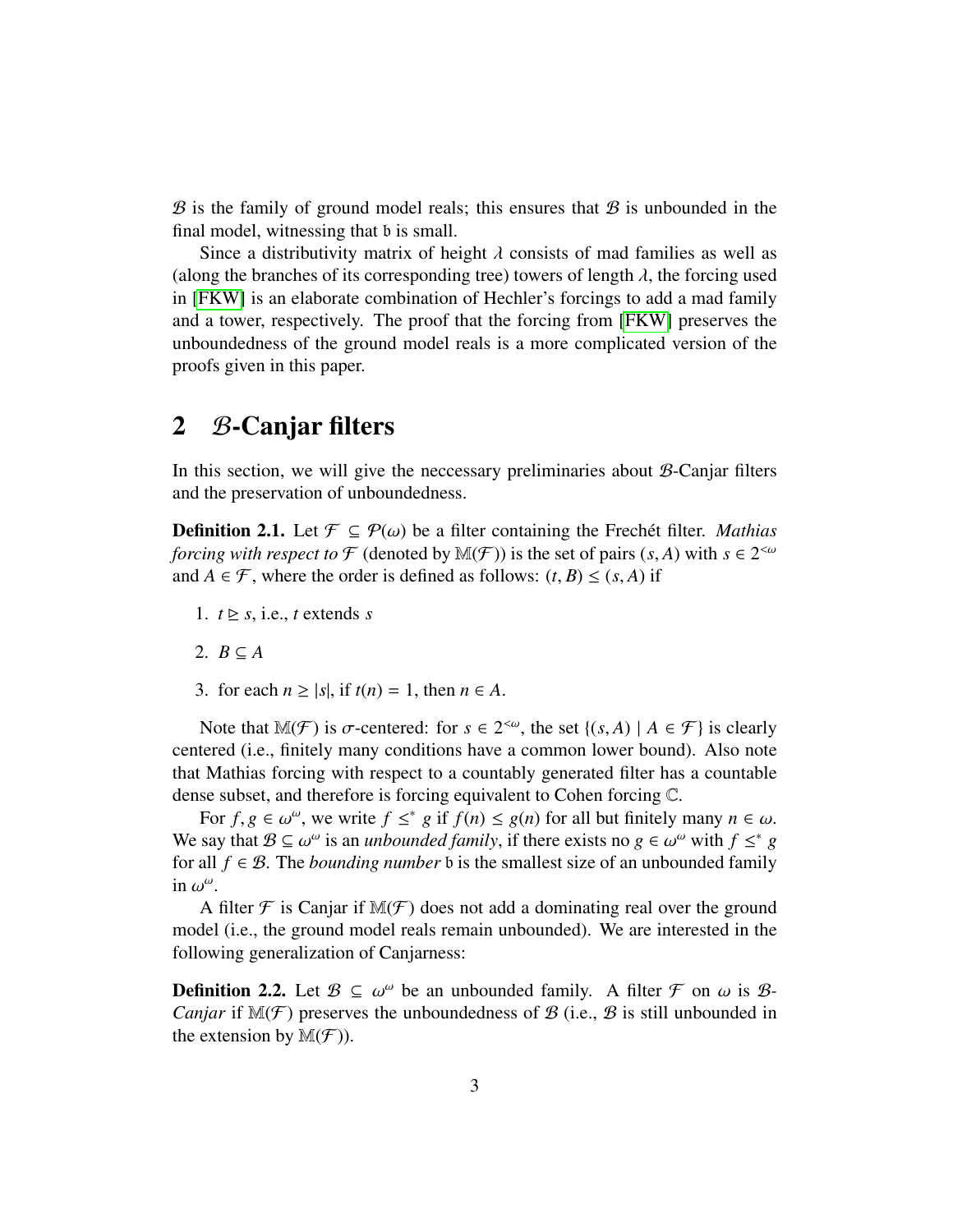## <span id="page-3-0"></span>2.1 A combinatorial characterization of B-Canjarness

Later, we will prove that certain filters are  $\mathcal{B}$ -Canjar; for that, we use the following combinatorial characterization of  $B$ -Canjarness by Guzmán-Hrušák-Martínez [\[GHMC14\]](#page-20-0). This characterization generalizes a characterization of Canjarness by Hrušák-Minami [\[HM14\]](#page-21-1).

Let *F* be a filter on  $\omega$ ; recall that a set  $X \subseteq [\omega]^{<\omega}$  is in  $(F^{<\omega})^+$  if and only if<br>each  $A \in F$  there is an  $s \in X$  with  $s \subset A$ . Note that if  $G \subset F$  are filters and for each  $A \in \mathcal{F}$  there is an  $s \in X$  with  $s \subseteq A$ . Note that if  $\mathcal{G} \subseteq \mathcal{F}$  are filters and  $X \in (\mathcal{F}^{<\omega})^+$ , then  $X \in (\mathcal{G}^{<\omega})^+$ .

Given  $\bar{X} = \langle X_n | n \in \omega \rangle$  (with  $X_n \subseteq [\omega]^{<\omega}$  for each  $n \in \omega$ ), and  $f \in \omega^{\omega}$ , let

$$
\bar{X}_f = \bigcup_{n \in \omega} (X_n \cap \mathcal{P}(f(n))).
$$

<span id="page-3-1"></span>**Theorem 2.3.** *Let*  $B \subseteq \omega^{\omega}$  *be an unbounded family. A filter*  $\mathcal{F}$  *on*  $\omega$  *is*  $B$ *-Canjar if and only if the following holds: for each sequence*  $\bar{X} - \langle X \rangle \mid n \in \omega$ )  $\subset (\mathcal{F}^{<\omega})^+$ *if and only if the following holds: for each sequence*  $\bar{X} = \langle X_n | n \in \omega \rangle \subseteq (\mathcal{F}^{<\omega})^+$ , there exists an  $f \in \mathcal{B}$  such that  $\bar{X} \in (\mathcal{F}^{<\omega})^+$ *there exists an*  $f \in \mathcal{B}$  *such that*  $\bar{X}_f \in (\mathcal{F}^{<\omega})^+$ *.* 

*Proof.* See [\[GHMC14,](#page-20-0) Proposition 1]. □

It is well-known that Cohen forcing  $\mathbb C$  preserves<sup>[1](#page-3-2)</sup> the unboundedness of every unbounded family. As mentioned above, Mathias forcing with respect to a countably generated filter is forcing equivalent to C, and hence any countably generated filter is  $B$ -Canjar for every unbounded family  $B$ . To illustrate the characterization of B-Canjarness from Theorem [2.3,](#page-3-1) we also want to provide the following easy combinatorial proof of this fact:

<span id="page-3-3"></span>Lemma 2.4. *Let* B *be an unbounded family. Then every countably generated filter is* B*-Canjar.*

*Proof.* Let  $\mathcal F$  be a filter generated by  $\{a_n \mid n < \omega\}$ , i.e.,  $A \in \mathcal F$  if and only if  $a_n \subseteq A$ for some  $n \in \omega$ . Let  $\bar{X} = \langle X_n | n \in \omega \rangle \subseteq (\mathcal{F}^{\langle \omega \rangle})^+$ . For every  $n \in \omega$ , let  $s_n \in X_n$ <br>with  $s_n \subseteq \bigcap_{\omega \in \Omega} a_{\omega}$  (such  $s_n$  exist since  $X_n \in (\mathcal{F}^{\langle \omega \rangle})^+$ ). Let  $g_n \in \omega^\omega$  be such that with  $s_n \subseteq \bigcap_{k \le n} a_k$  (such  $s_n$  exist since  $X_n \in (\mathcal{F}^{\le \omega})^+$ ). Let  $g \in \omega^\omega$  be such that  $g(n) = \max(s)$  for every  $n \in \omega$ . Since *R* is unbounded, we can pick  $f \in \mathcal{R}$  such  $g(n) = \max(s_n)$  for every  $n \in \omega$ . Since B is unbounded, we can pick  $f \in \mathcal{B}$  such that *f*(*n*) > *g*(*n*) for infinitely many *n*. It is easy to check that  $s_n \in \overline{X}_f$  for infinitely many *n* and this implies that  $\overline{X}_s \in (\mathcal{F}^{\leq \omega})^+$  as desired many *n*, and this implies that  $\bar{X}_f \in (\mathcal{F}^{<\omega})^+$ , as desired.

Later, we will actually use the following lemma (which is again based on the characterization from the above Theorem [2.3\)](#page-3-1) to show that a filter is B-Canjar.

<span id="page-3-2"></span><sup>&</sup>lt;sup>1</sup>In fact,  $\mathbb C$  is almost bounding.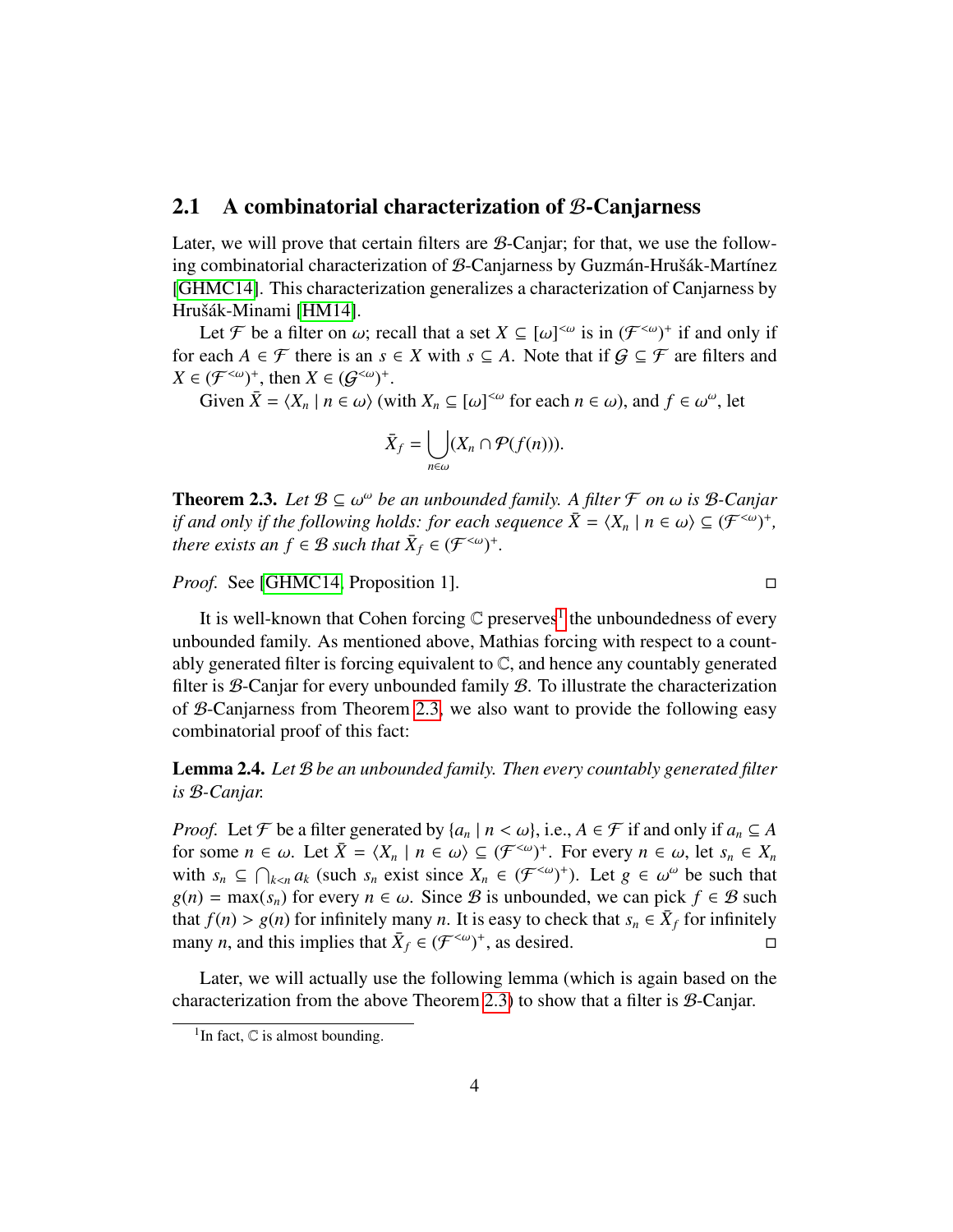<span id="page-4-4"></span>**Lemma 2.5.** *Let*  $V \subseteq W$  *be models of ZFC, and assume that*  $B \subseteq \omega^{\omega} \cap V$  *is* unbounded in W, and that  $F \subseteq W$  is a filter on  $\omega$ . Moreover, assume the following: *unbounded in W, and that*  $\mathcal{F} \in W$  *is a filter on*  $\omega$ *. Moreover, assume the following: for each sequence*  $\langle X_n | n \in \omega \rangle \subseteq (\mathcal{F}^{<\omega})^+$  *there exists a sequence*  $\langle s_n | n \in \omega \rangle$ *, as*<br>*well as a model V' with V*  $\subset$  *V'*  $\subset$  *W such that*  $well$  *as a model V' with*  $V \subseteq V' \subseteq W$  *such that* 

- *1.*  $\langle s_n | n \in \omega \rangle \in V'$ ,
- *2.*  $s_n \in X_n$  *for each*  $n \in \omega$ *,*
- *3. for each D* ∈  $[\omega]^\omega \cap V'$  *and for each A* ∈ *F, there exists n* ∈ *D such that*  $S \subseteq A$  $s_n \subseteq A$ .

*Then*  $F$  *is*  $B$ *-Canjar (in W).* 

*Proof.* We want to show that  $\mathcal F$  is  $\mathcal B$ -Canjar by proving its characterization given by Theorem [2.3.](#page-3-1)

So suppose a sequence  $\langle X_n | n \in \omega \rangle \subseteq (\mathcal{F}^{\langle \omega \rangle +})^+$  is given. By the hypothesis of lemma, we can fix  $\{s \mid n \in \omega\}$  and V' satisfying (1)–(3) the lemma, we can fix  $\{s_n \mid n \in \omega\}$  and *V'* satisfying (1)–(3).<br>Due to (1) there is  $g \in V'$  such that  $s \subseteq g(n)$  for each

Due to (1), there is *g* ∈ *V*' such that *s<sub>n</sub>* ⊆ *g*(*n*) for each *n* ∈ ω. Since *B* is ounded in *W* there is an *f* ∈ *B* such that *g*  $\chi^*$  *f* (i.e. if *g*(*n*) ≤ *f*(*n*) for unbounded in *W*, there is an  $f \in B$  such that  $g \not\geq^* f$  (i.e., if  $g(n) < f(n)$  for infinitely many  $n \in \omega$ ); to finish the proof we want to show that infinitely many  $n \in \omega$ ); to finish the proof, we want to show that

$$
\bar{X}_f = \bigcup_{n \in \omega} (X_n \cap \mathcal{P}(f(n)))
$$

is in  $(\mathcal{F}^{<\omega})^+$ ; so fix  $A \in \mathcal{F}$ ; we will find  $s \in \bar{X}_f$  with  $s \subseteq A$ .

Note that both  $f$  (which is actually in  $V$ ) and  $g$  are in  $V'$ , so there is an infinite set  $D \in V'$  such that  $g(n) \le f(n)$  for each  $n \in D$ . Now use (3) to obtain an  $n \in D$ with  $s_n \subseteq A$ ; observe that  $s_n \in X_n$  by (2), and  $s_n \subseteq g(n) \le f(n)$ , hence  $s_n \in \overline{X}_f$ , as desired. □

# <span id="page-4-0"></span>2.2 Preservation of unboundedness at limits

We will also use the following theorem by<sup>[2](#page-4-1)</sup>Judah-Shelah [\[JS90\]](#page-21-2) about preservation of unboundedness in finite support iterations:

<span id="page-4-3"></span>**Theorem 2.6.** *Suppose*  $\{\mathbb{P}_{\alpha}, \dot{\mathbb{Q}}_{\alpha} \mid \alpha < \delta\}$  *is a finite support iteration of c.c.c. partial*<br>orders of limit length  $\delta$ , and  $\mathbb{R} \subseteq \omega^{\omega}$  is unbounded and satisfies *orders of limit length* δ*, and* B ⊆ ω ω *is unbounded and satisfies*

<span id="page-4-2"></span>
$$
\forall \mathcal{A} \subseteq \mathcal{B} \left( |\mathcal{A}| = \mathbf{N}_0 \to \exists f \in \mathcal{B} \; \forall g \in \mathcal{A} \; g \leq^* f \right); \tag{1}
$$

<span id="page-4-1"></span> $2$ In fact, [\[JS90,](#page-21-2) Theorem 2.2] is a much more general version than the one presented here.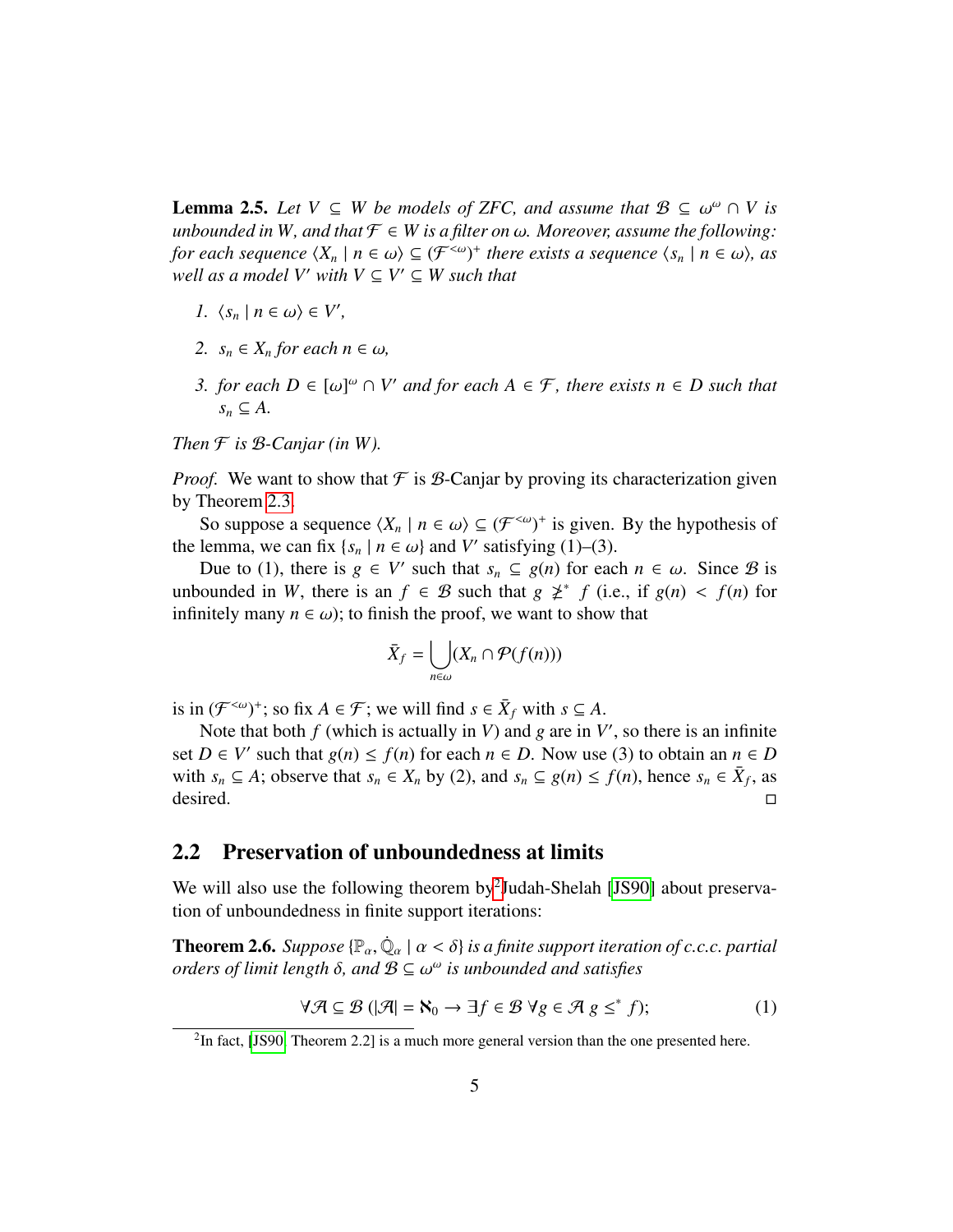*moreover, suppose that*

 $∀α < δ ⊢<sub>Γ<sub>α</sub></sub> "B is an unbounded family".$ 

Then  $\mathbb{H}_{\mathbb{P}_{\delta}}$  " $\mathcal{B}$  *is an unbounded family"*.

*Proof.* See [\[Fis08,](#page-20-3) Theorem 3.5.2]. □

# <span id="page-5-0"></span>3 Hechler's tower forcing

In this section, we analyze Hechler's forcing from [\[Hec72\]](#page-21-0) to add a tower. First, we give some basic definitions.

For  $a, b \in [\omega]^{\omega}$ , we say that  $b \subseteq^* a$  if  $b \setminus a$  is finite, i.e.,  $\subseteq^*$  denotes almost-<br>usion. For a sequence  $(a, \bot \xi \leq \delta) \subseteq [\omega]^{\omega}$  we say that  $b \in [\omega]^{\omega}$  is a nseudoinclusion. For a sequence  $\langle a_{\xi} | \xi \langle \delta \rangle \subseteq [\omega]^{\omega}$ , we say that  $b \in [\omega]^{\omega}$  is a *pseudo-*<br>intersection of  $\langle a_{\xi} | \xi \rangle \langle \delta \rangle$  if  $b \in \mathbb{R}^*$  as for each  $\xi \rangle \langle \delta$ . We say that  $\langle a_{\xi} | \xi \rangle \langle \delta \rangle$ *intersection* of  $\langle a_{\xi} | \xi < \delta \rangle$  if  $b \subseteq^* a_{\xi}$  for each  $\xi < \delta$ . We say that  $\langle a_{\xi} | \xi < \delta \rangle$ <br>is a *tower of length*  $\delta$  if  $a \subseteq^* a_{\xi}$  for any  $n > \xi$  and it does not have an infinite is a *tower of length*  $\delta$  if  $a_{\eta} \subseteq^* a_{\xi}$  for any  $\eta > \xi$ , and it does not have an infinite need-intersection pseudo-intersection.

The definition of the forcing we are giving here is not exactly as in [\[Hec72\]](#page-21-0), but it is easy to see that it is equivalent. Let  $\lambda$  be a regular uncountable cardinal.

**Definition 3.1.** TOW<sub> $\lambda$ </sub> is defined as follows:  $p \in \text{TOW}_{\lambda}$  if  $p$  is a function with finite domain, dom( $p$ )  $\subseteq \lambda$ , and for each  $\alpha \in \text{dom}(p)$ , we have

$$
p(\alpha) = (s_\alpha^p, f_\alpha^p) = (s_\alpha, f_\alpha),
$$

where

- 1.  $s_{\alpha} \in 2^{<\omega}$ ,
- 2. for each  $\beta \in \text{dom}(p)$  with  $\beta < \alpha$ ,  $|s_\beta| \ge |s_\alpha|$ ,
- 3. dom $(f_{\alpha}) \subseteq$  dom $(p) \cap \alpha$ ,
- 4.  $f_{\alpha}$  : dom( $f_{\alpha}$ )  $\rightarrow \omega$ ,
- 5. whenever  $\beta \in \text{dom}(f_\alpha)$ , and  $n \in \omega$  with  $n \in \text{dom}(s_\beta) \cap \text{dom}(s_\alpha)$  and  $n \geq$  $f_\alpha(\beta)$ , we have

$$
s_{\beta}(n)=0 \to s_{\alpha}(n)=0.
$$

The order on  $\mathbb{TOW}_\lambda$  is defined as follows:  $q \leq p$  ("*q* is stronger than *p*") if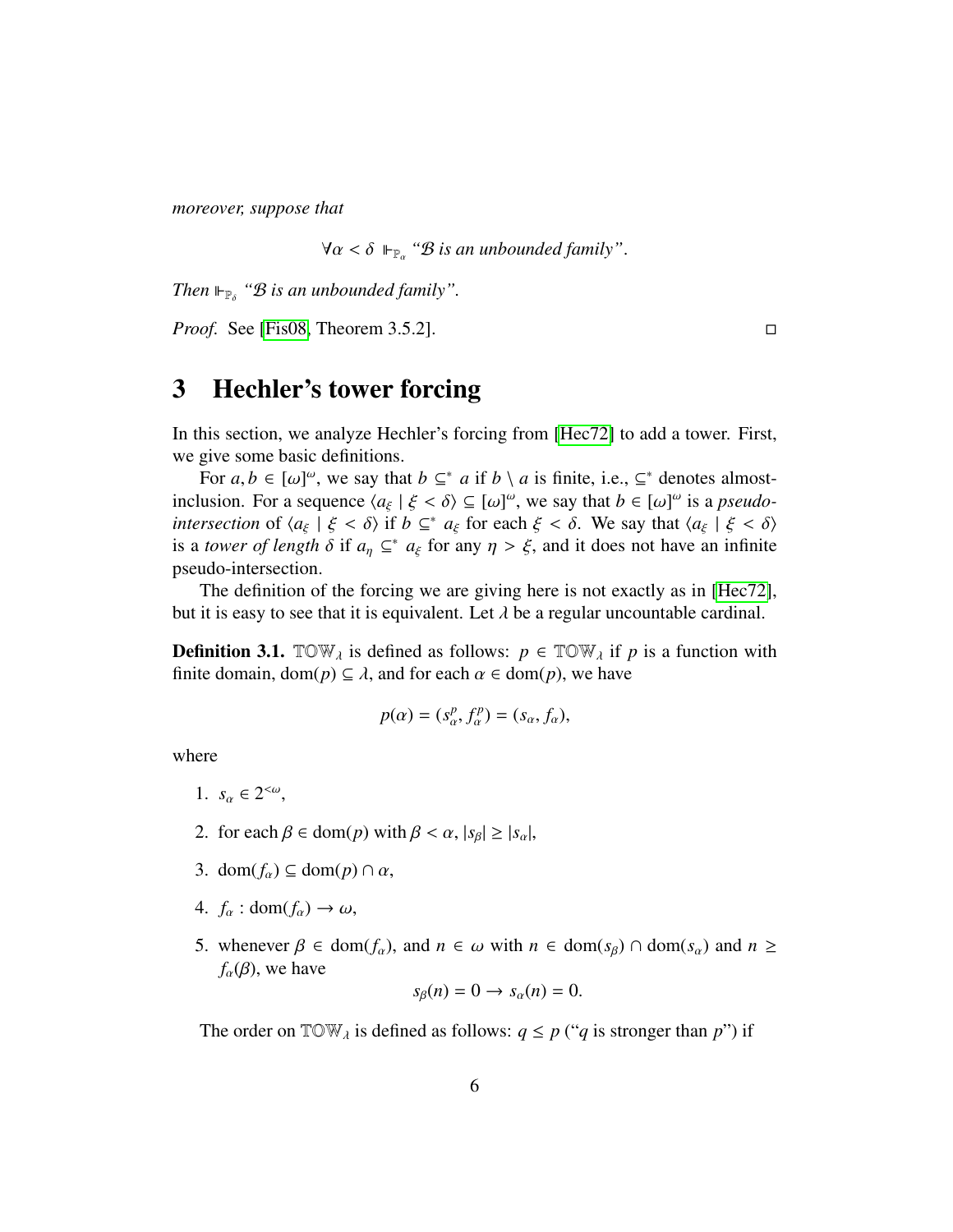- 1. dom(*p*) ⊆ dom(*q*),
- 2. and for each  $\alpha \in \text{dom}(p)$ , we have
	- (a)  $s_\alpha^p \leq s_\alpha^q$ ,
	- (b) dom $(f_\alpha^p) \subseteq \text{dom}(f_\alpha^q)$  and  $f_\alpha^p(\beta) \ge f_\alpha^q(\beta)$  for each  $\beta \in \text{dom}(f_\alpha^p)$ ,

Given a generic filter *G* for  $TOW_\lambda$ , we define, for each  $\alpha < \lambda$ ,

$$
a_{\alpha} := \bigcup \{ s_{\alpha}^p \mid p \in G \land \alpha \in \text{dom}(p) \}.
$$

This completes the definition of the forcing.

The generic object  $\langle a_\alpha | \alpha < \lambda \rangle$  added by  $\mathbb{T} \mathbb{O} \mathbb{W}_\lambda$  is a tower of length  $\lambda$ .

## <span id="page-6-0"></span>3.1 Complete subforcings

For any  $\alpha \leq \lambda$ , let

$$
\mathbb{TOW}_{\alpha} = \{ p \in \mathbb{TOW}_{\lambda} \mid \text{dom}(p) \subseteq \alpha \}.
$$

It is quite easy to verify that these subforcings are complete in each other:

<span id="page-6-1"></span>**Lemma 3.2.** *Let*  $\beta < \alpha \leq \lambda$ . *Then*  $\text{TOW}_{\beta}$  *is a complete subforcing of*  $\text{TOW}_{\alpha}$ .

*Proof.* We first show that  $\text{TOW}_{\beta} \subseteq_{ic} \text{TOW}_{\alpha}$ : Let  $p_0, p_1 \in \text{TOW}_{\beta}$  and  $q \in \text{TOW}_{\alpha}$ with  $q \le p_0, p_1$ . We have to show that there exists a condition  $q' \in TOW_B$  with  $q' \le p_0, p_1$ . Let  $q' = q \upharpoonright B$ . It is very easy to check that  $q'$  is as we wanted  $q' \leq p_0, p_1$ . Let  $q' := q \upharpoonright \beta$ . It is very easy to check that  $q'$  is as we wanted.<br>Let  $p \in \mathbb{T} \cap \mathbb{W}$ . We want to define a reduction of *n* to  $\mathbb{T} \cap \mathbb{W}$ . Let  $p \in \mathbb{R}$ 

Let  $p \in \text{TOW}_\alpha$ . We want to define a reduction of p to  $\text{TOW}_\beta$ . Let  $\text{RED}(p) :=$  $p \restriction \beta$ . Let  $q \in \mathbb{TOW}_\beta$  with  $q \leq \mathsf{RED}(p)$ . We have to show that *q* is compatible with *p*. To show this, we define a witness *r* as follows: dom(*r*) := dom(*p*) ∪ dom(*q*). For  $\gamma \in \text{dom}(q)$  let  $r(\gamma) := q(\gamma)$  and for  $\gamma \in \text{dom}(p) \setminus \text{dom}(q)$ , let  $r(\gamma) := p(\gamma)$ .

First we check that *r* is a condition:

It is very easy to check that  $s_1^r$ γ and *f r* γ are well-defined with the right domains and ranges for all  $\gamma \in \text{dom}(r)$ .

Assume  $\gamma' \in \text{dom}(f_{\gamma}^r)$ ,  $m \ge f_{\gamma}^r(\gamma')$  and  $s_{\gamma'}^r(m) = 0$ . We have to show that  $m = 0$  if it is defined. We have three cases, depending on where  $\gamma$  and  $\gamma'$  $s^r_\gamma(m) = 0$ , if it is defined. We have three cases, depending on where  $\gamma$  and  $\gamma'$ <br>are *Case 1:*  $\gamma$  *of*  $\epsilon$  dom(*a*). So the requirement follows because *a* is a condition. are. *Case 1:*  $\gamma$ ,  $\gamma' \in \text{dom}(q)$ . So the requirement follows because *q* is a condition.<br>*Case 2:*  $\gamma$ ,  $\gamma' \in \text{dom}(p) \setminus \text{dom}(q)$ . In this case the requirement holds, because *n Case 2:*  $\gamma$ ,  $\gamma' \in \text{dom}(p) \setminus \text{dom}(q)$ . In this case the requirement holds, because *p*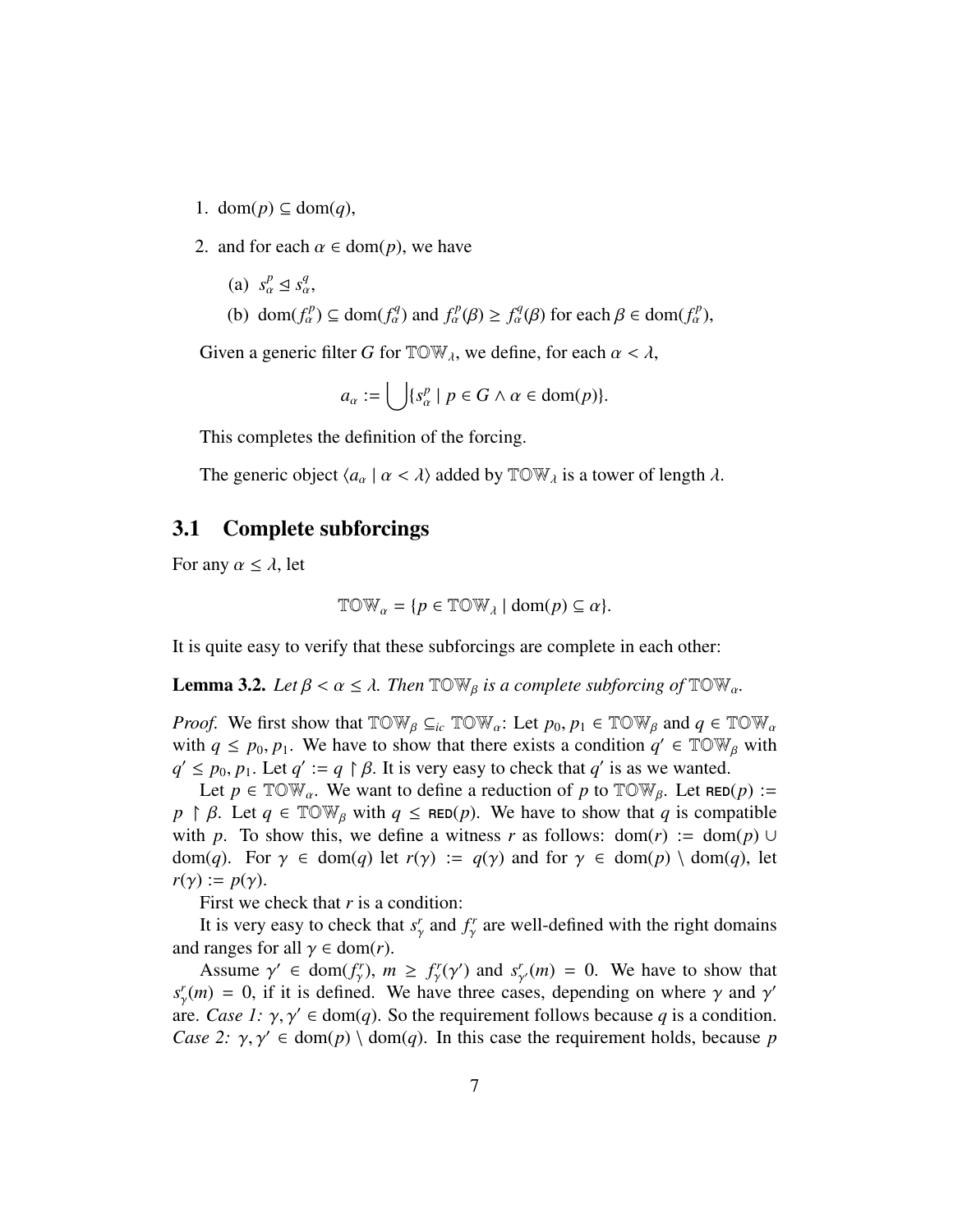is a condition. *Case 3:*  $\gamma \in \text{dom}(p) \setminus \text{dom}(q)$  and  $\gamma' \in \text{dom}(p) \cap \text{dom}(q)$ . So  $\gamma' \in \text{dom}(f^p) \setminus \text{dom}(f^q)$ . Hence for  $m < |s^p|$  this holds because that depends just on *p*. For  $m \ge |s_p^p| = |s_p^r|$ ,  $s_p^r(m)$  is not defined, and we have nothing to show. Other  $\alpha' \in \text{dom}(f_{\gamma}^p) \setminus \text{dom}(f_{\gamma}^q)$ . Hence for  $m < |s_{\gamma}^p|$  this holds because that depends just<br>p *n*. For  $m > |s_{\gamma}^p| - |s_{\gamma}^r|$   $s_{\gamma}^r(m)$  is not defined, and we have nothing to show. Other combinations are not possible, because  $\gamma' \in \text{dom}(f_{\gamma}')$ .

If  $\gamma \in \text{dom}(q) \cap \text{dom}(p)$  then  $s^p_\gamma = s^{p'}_\gamma \subseteq s^{q'}_\gamma = s^r_\gamma$ ,  $\text{dom}(f^p_\gamma) \subseteq \text{dom}(f^q_\gamma) =$ <br>  $\text{gcd}(f^p)$  and for  $\gamma' \in \text{dom}(f^p) \cap \text{dom}(f^q)$ ,  $f^r(\gamma') = f^q(\gamma') \leq f^p(\gamma')$  so r is a dom(*f<sub>γ</sub>*</sub>) and for  $\gamma' \in \text{dom}(f_\gamma^p) \cap \text{dom}(f_\gamma^q)$ ,  $f_\gamma^r(\gamma') = f$ <br>condition which extends both *a* and *n* condition which extends both *q* and *p*.  $f_{\gamma}^{r}(\gamma') = f_{\gamma}^{q}(\gamma') \leq f_{\gamma}^{p}(\gamma'),$  so *r* is a

## <span id="page-7-0"></span>3.2 Iteration via filtered Mathias forcings

For  $\alpha < \lambda$ , TOW<sub>α</sub> is a complete subforcing of TOW<sub>α+1</sub> by Lemma [3.2,](#page-6-1) so we can form the quotient  $TOW_{\alpha+1}/TOW_{\alpha}$ . Moreover, because conditions in  $TOW_{\lambda}$  have finite domain,

$$
\mathbb{TOW}_{\boldsymbol{\alpha}} = \bigcup_{\delta<\boldsymbol{\alpha}}\mathbb{TOW}_{\delta}
$$

for each limit ordinal  $\alpha \leq \lambda$ ; in other words,  $TOW_{\alpha}$  is the direct limit of the forcings  $TOW_{\alpha}$  for  $\delta \leq \alpha$ . So  $TOW_{\alpha}$  is forcing equivalent to the finite support forcings  $TOW_\delta$  for  $\delta < \alpha$ . So  $TOW_\lambda$  is forcing equivalent to the finite support iteration of the quotients  $TOW_{\alpha+1}/TOW_{\alpha}$  for  $\alpha < \lambda$ .

Recall that  $\mathbb{M}(\mathcal{F})$  denotes Mathias forcing with respect to the filter  $\mathcal F$  (see Definition [2.1\)](#page-2-1). We are now going to show that  $TOW_{\alpha+1}/TOW_{\alpha}$  is forcing equivalent to  $\mathbb{M}(\mathcal{F}_{\alpha})$  for a filter  $\mathcal{F}_{\alpha}$ . Work in an extension by  $\mathbb{T} \mathbb{O} \mathbb{W}_{\alpha}$ , and note that, for each  $\beta < \alpha$ , a set  $a_{\beta}$  has been added by  $\mathbb{T} \mathbb{O} \mathbb{W}_{\alpha}$ . Let

$$
\mathcal{F}_{\alpha} := \langle \{a_{\beta} \mid \beta < \alpha\} \rangle_{\text{Frechét}},
$$

i.e.,  $\mathcal{F}_{\alpha}$  is the filter generated by (the Frechét filter and) the  $\subseteq^*$ -decreasing sequence  ${a_{\beta} | \beta < \alpha}$  added by  $\mathbb{T} \mathbb{O} \mathbb{W}_{\alpha}$ .

The quotient  $TOW_{\alpha+1}/TOW_{\alpha}$  adds the set  $a_{\alpha}$ . The following lemma will provide a dense embedding from  $TOW_{\alpha+1}/TOW_{\alpha}$  to  $M(\mathcal{F}_{\alpha})$  which preserves (the finite appoximations of) the generic real  $a_{\alpha}$ . Therefore,  $a_{\alpha}$  is also the generic real for  $\mathbb{M}(\mathcal{F}_\alpha)$ . Recall that the generic real for  $\mathbb{M}(\mathcal{F})$  is a pseudo-intersection of  $\mathcal{F}$ , and the definition of  $\mathcal{F}_{\alpha}$  ensures that a pseudo-intersection of it is almost contained in  $a_{\beta}$  for each  $\beta < \alpha$ , as it is the case for the real  $a_{\alpha}$ .

<span id="page-7-1"></span>**Lemma 3.3.**  $\text{TOW}_{\alpha+1}/\text{TOW}_{\alpha}$  *is densely embeddable into*  $\text{M}(\mathcal{F}_{\alpha})$ *.* 

*Proof.* We work in a fixed extension by  $\mathbb{T} \mathbb{O} \mathbb{W}_{\alpha}$ . The embedding  $\iota$  is defined as follows:  $\iota(p) := (s^p_\alpha)$  $_{\alpha+1}^p$ , *A*) where

$$
A := \bigcap_{\beta \in \text{dom}(f_{\alpha+1})} (a_{\beta} \cup f_{\alpha+1}(\beta)) \setminus |s^p_{\alpha+1}|.
$$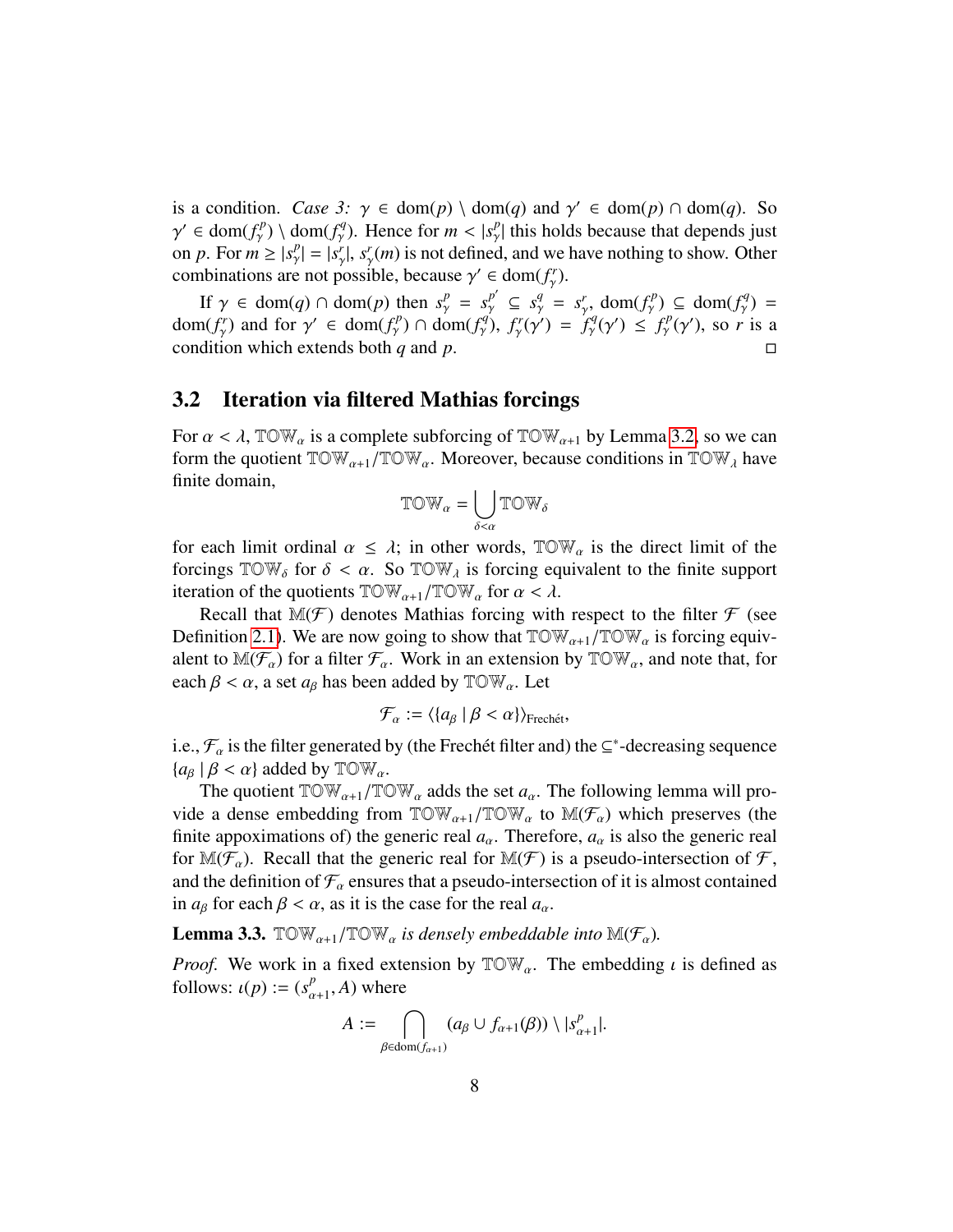To see that it is a dense embedding, we have to check the following conditions:

- 1. (Density) For every condition  $(s, A) \in M(\mathcal{F}_{\alpha})$  exists a condition p such that  $\iota(p) \leq (s, A).$
- 2. (Incompatibility preserving) If *p* and *p'* are incompatible, then so are  $\iota(p)$ <br>and  $\iota(p')$ and  $\iota(p')$ .
- 3. (Order preserving) If  $p' \le p$  then  $\iota(p') \le \iota(p)$ .

To show (1): Let  $(s, A) \in M(\mathcal{F}_{\alpha})$ . Since  $A \in \mathcal{F}_{\alpha}$ , there exist finitely many  $\{\beta_j \mid j < l\}$  and  $N \in \omega$  such that  $\bigcap a_{\alpha} \setminus N \subset A$ . Extends with  $0$ 's to see such that *j* < *l*} and *N* ∈ ω such that  $\bigcap_{j < l} a_{\beta_j} \setminus N \subseteq A$ . Extend *s* with 0's to  $s_{\alpha+1}$  such that *j*<*l*  $|s_{\alpha+1}| = \max(|s|, N)$  and let  $\text{dom}(f_{\alpha+1}) := {\beta_j | j < l}$  and  $f_{\alpha+1}(\beta_j) := |s_{\alpha+1}|$  for every *i* Let  $n := {(\alpha + 1)(s_{\alpha+1} + f(\beta)(\alpha + \beta)(\beta + \beta)) \cup {\beta \in \text{dom}(f_{\alpha+1})}}$ every *j*. Let  $p := \{(\alpha + 1, (s_{\alpha+1}, f_{\alpha+1}))\} \cup \{(\beta, (\langle), \emptyset, \emptyset) ) | \beta \in \text{dom}(f_{\alpha+1})\}.$ 

To see, that *p* is in the quotient, let  $q \in G$  arbitrary, it is easy to check, that  $q \cup \{(\beta, (s_{\beta}, f_{\beta})) \mid \beta \in \text{dom}(p) \setminus \text{dom}(q)\} \leq p, q.$ 

 $\iota(p) = (s_{\alpha+1}, A')$  where

$$
A' = \bigcap_{\beta \in \text{dom}(f_{\alpha+1})} (a_{\beta} \cup f_{\alpha+1}(\beta)) \setminus |s_{\alpha+1}|.
$$

It follows that

$$
A' \stackrel{(*)}{=} \bigcap_{\beta \in \text{dom}(f_{\alpha+1})} a_{\beta} \setminus |s_{\alpha+1}| \subseteq \bigcap_{j < l} a_{\beta_j} \setminus N \subseteq A
$$

(where (\*) holds because  $|s_{\alpha+1}| \ge f_{\alpha+1}(\beta)$  for every  $\beta$  in their domain). Therefore  $s_{\alpha+1} \geq s$ ,  $A' \subseteq A$ , and  $s_{\alpha+1}(n) = 0$  for all  $n \geq |s|$ . So  $\iota(p) = (s_{\alpha+1}, A') \leq (s, A)$ .<br>We prove (2) by showing the contrapositive: Assume  $\iota(p) = (s, A)$  and  $\iota(p)$ 

We prove (2) by showing the contrapositive: Assume  $\iota(p) = (s, A)$  and  $\iota(p') =$ <br>
4<sup>'</sup>) are compatible. Let  $(t, B)$  be a witness. Define a as follows: dom(a) :- $(s', A')$  are compatible. Let  $(t, B)$  be a witness. Define *q* as follows: dom(*q*) :=<br>dom(*n*)  $\lvert \text{dom}(n') \rvert$  for every  $B \in \text{dom}(a)$  let  $s^q := s^p + s^{p'}$  dom( $f^q$ ) := dom( $f^p$ ) | |  $\text{dom}(p) \cup \text{dom}(p'), \text{ for every } \beta \in \text{dom}(q) \text{ let } s_{\beta}^q := s_{\beta}^p \cup s_{\beta}^{p'} \text{, } \text{dom}(f_{\beta}^q) := \text{dom}(f_{\beta}^p) \cup$ dom( $f_B^{p'}$ ) and for  $\rho \in \text{dom}(f_B^q)$  let  $f_B^q(\rho) = \min(f_B^p(\rho), f_B^{p'}(\rho))$ . It is easy to che  $f_{\beta}^{p'}$ ) and for  $\rho \in \text{dom}(f_{\beta}^{q})$ β ) let  $f^q$  $\lim_{\beta}^{q}(\rho) = \min(f_{\beta}^{p})$ <br>and  $a \leq p \leq p'$  $f_{\beta}^{p}(\rho), f_{\beta}^{p'}$  $\int_{\beta}^{p} (\rho)$ ). It is easy to check, that *q* is a condition in the quotient and  $q \leq p, p'$ .<br>To show (3): Let  $p' \leq p$ . By definition to

To show (3): Let  $p' \leq p$ . By definition that means:  $|s_{\alpha+1}^{p'}| \geq |s_{\alpha}^{p'}|$ dom( $f_{\alpha+1}^{p'}$ )  $\supseteq$  dom( $f_{\alpha+1}^{p}$ ), and  $f_{\alpha+1}^{p'}(\beta) \leq f_{\alpha+1}^{p}(\beta)$  for  $\beta \in \text{dom}(f_{\alpha+1}^{p})$ ; s  $\binom{p}{\alpha+1}$  and  $\binom{p'}{a+1} \supseteq \text{dom}(f^p_{\alpha})$  $f_{\alpha+1}^{(p)}$ , and  $f_{\alpha+1}^{(p)}$  $f_{\alpha+1}^{p'}(\beta) \leq f_{\alpha}^{p}$  $\lim_{\alpha+1}$ (*β*) for  $\beta \in \text{dom}(f_{\alpha}^p)$  $\binom{p}{\alpha+1}$ ; so

$$
A' := \bigcap_{\beta \in \text{dom}(f_{\alpha+1}^{p'})} (a_{\beta} \cup f_{\alpha+1}^{p'}(\beta)) \setminus |s_{\alpha+1}^{p'}| \subseteq \bigcap_{\beta \in \text{dom}(f_{\alpha+1}^p)} (a_{\beta} \cup f_{\alpha+1}^p(\beta)) \setminus |s_{\alpha+1}^p| =: A.
$$

Let  $n \ge |s_{\alpha+1}^p|$  and  $s_{\alpha+1}^{p'}(n) = 1$ . We have to show that  $n \in A$ ; fix  $\beta \in \text{dom}(f_{\alpha+1}^p)$  and show that  $n \in a_{\beta} + f^p$  (*R*) If  $n \le f^p$  (*R*) this is clear. If  $n \ge f^p$  (*R*) we know show that  $n \in a_{\beta} \cup f_{\alpha+1}^p(\beta)$ . If  $n < f_{\alpha+1}^p(\beta)$ , this is clear. If  $n \ge f_{\alpha+1}^p(\beta)$ , we  $\lim_{\alpha+1}^{p}(\beta)$ . If  $n < f_{\alpha}^{p}$  $f_{\alpha+1}^p(\beta)$ , this is clear. If  $n \ge f_{\alpha}^p$ .  $C_{\alpha+1}^p(\beta)$ , we know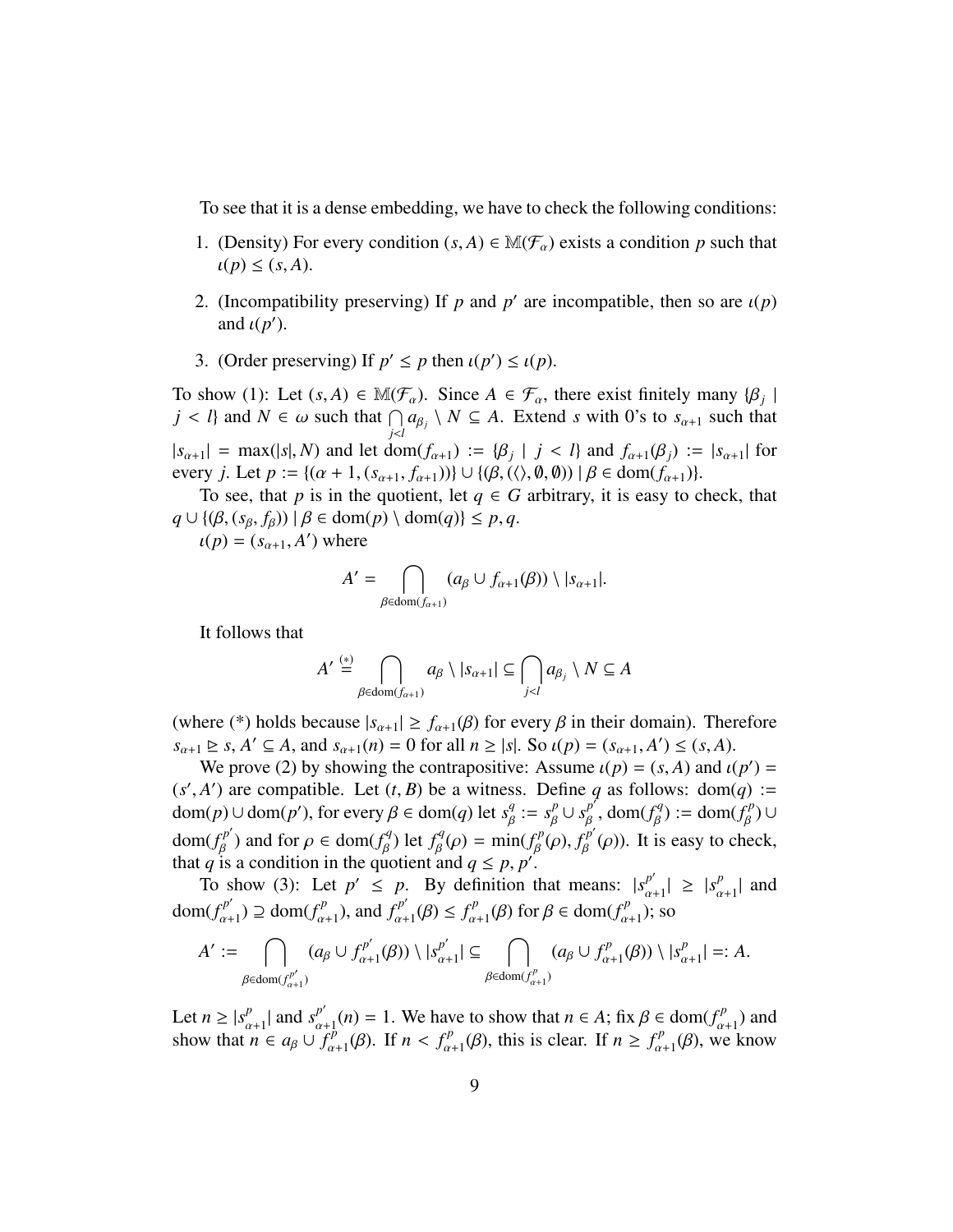that  $s_{\alpha+1}^{p'}$  respects  $f_{\alpha+1}^p$ , and so  $n \in a_\beta$ . So in both cases,  $n \in a_\beta \cup f_\alpha^p$ . shows that  $(s^{p'}_{\alpha+1}, A') \leq$  $C_{\alpha+1}^p(\beta)$ . This  $_{\alpha+1}^{p'}, A' \leq (s_{\alpha}^{p})$  $\alpha+1$ , *<sup>A</sup>*).

As a side result, let us mention that Hechler's forcing for adding a tower is σ-centered:

#### <span id="page-9-1"></span>**Corollary 3.4.** *If*  $\lambda \leq \epsilon$ , then  $\mathbb{T} \circ \mathbb{W}_{\lambda}$  *is*  $\sigma$ -centered.

*Proof.* Since Mathias forcing with respect to a filter is always  $\sigma$ -centered (see the remark after Definition [2.1\)](#page-2-1) and  $TOW_{\alpha+1}/TOW_{\alpha}$  is densely embeddable into such a forcing by the above lemma, also  $TOW_{\alpha+1}/TOW_{\alpha}$  is  $\sigma$ -centered.

So TOW<sub> $\lambda$ </sub> is a finite support iteration of  $\sigma$ -centered forcings of length at most c. As a matter of fact, the finite support iteration of  $\sigma$ -centered forcings of length strictly less than  $t^+$  is  $\sigma$ -centered (the result was mentioned without proof in<br>[Tal94, proof of Lemma 2]: for a proof, see [Bla111 or [Gui19, Lemma 5.3.81) [\[Tal94,](#page-21-3) proof of Lemma 2]; for a proof, see [\[Bla11\]](#page-20-4) or [\[Gui19,](#page-20-5) Lemma 5.3.8]).  $\Box$ 

## <span id="page-9-0"></span>3.3 The filters are B-Canjar

Finally, we show that Hechler's forcing  $TOW<sub>\lambda</sub>$  preserves the unboundedness of certain unbounded families B. More precisely, let *V* be the ground model over which we force with  $TOW_{\lambda}$ , and let  $\mathcal{B} \in V$  be an unbounded family of reals satisfying the closure property [\(1\)](#page-4-2) from Theorem [2.6,](#page-4-3) i.e.,

$$
\forall \mathcal{A} \subseteq \mathcal{B} \ (\mathcal{A} = \aleph_0 \to \exists f \in \mathcal{B} \ \forall g \in \mathcal{A} \ g \leq^* f);
$$

we want to show that B is still unbounded in the extension by  $\text{row}_{\lambda}$ . Since there always exists an unbounded family  $\mathcal B$  of size b satisfying the above closure property,  $TOW<sub>\lambda</sub>$  does not increase the bounding number b (for more details, see Section [5;](#page-19-0) in fact, we argue there that we even get  $b = \omega_1$  whenever we force with  $TOW_{\lambda}$ ).

In Section [3.2,](#page-7-0) we have defined filters  $\mathcal{F}_{\alpha}$  for  $\alpha < \lambda$  and have shown that TOW<sub>λ</sub> is equivalent to the finite support iteration of the Mathias forcings  $M(\mathcal{F}_{\alpha})$ .<br>So we get finish the grant having that the filters  $\mathcal{F}_{\alpha}$  are  $\mathcal{R}$  Capier (and  $M(\mathcal{F}_{\alpha})$ ). So we can finish the proof by showing that the filters  $\mathcal{F}_{\alpha}$  are  $\mathcal{B}$ -Canjar (and  $\mathbb{M}(\mathcal{F}_{\alpha})$ therefore preserves the unboundedness of  $B$ ), and using Theorem [2.6](#page-4-3) at limits. In fact, we show the following:

<span id="page-9-2"></span>Theorem 3.5. TOWλ *preserves the unboundedness of* <sup>B</sup>*. More precisely,*

*1.* TOW<sub>a</sub> preserves the unboundedness of  $\mathcal{B}$  for each  $\alpha \leq \lambda$ ,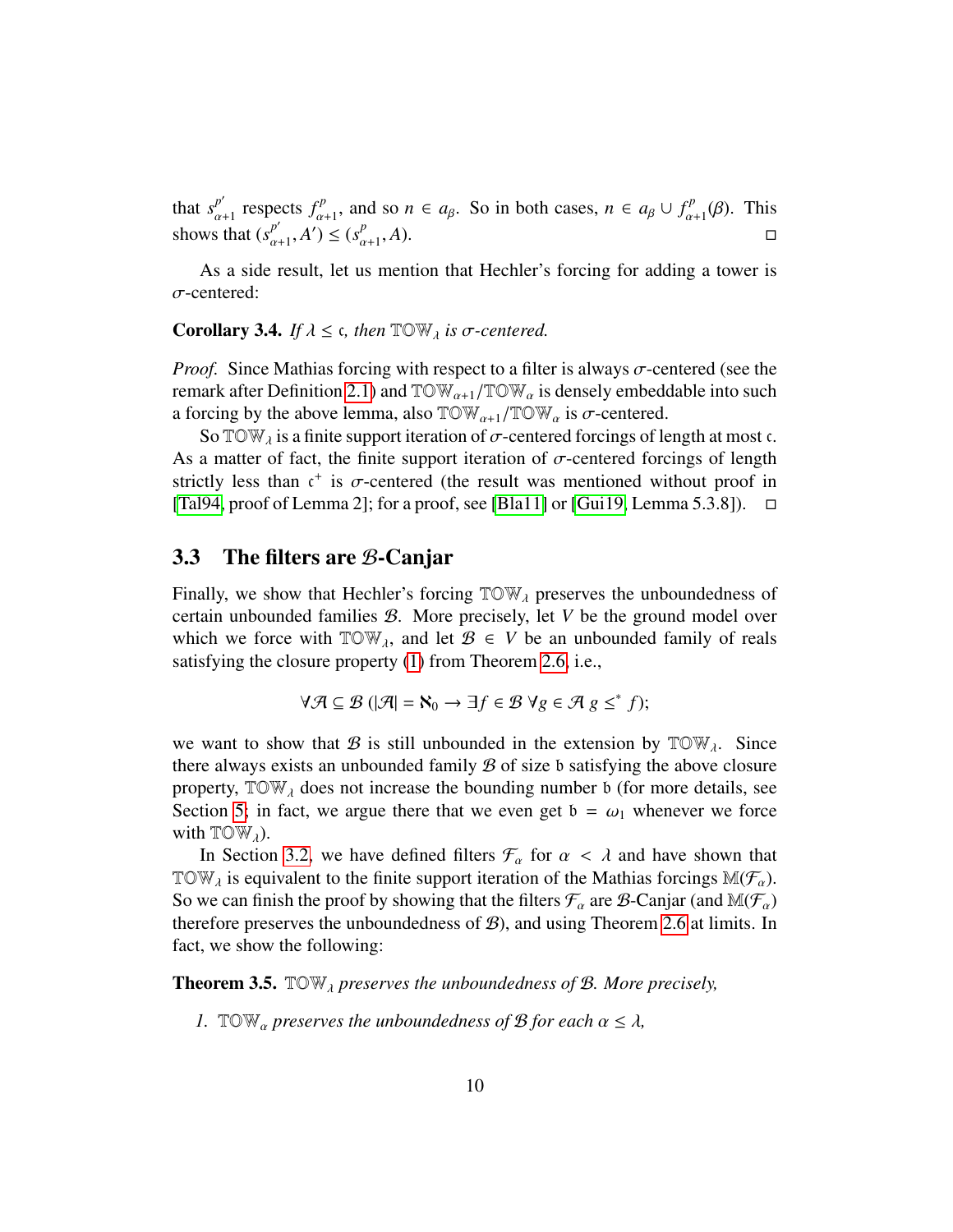#### *2.*  $\mathcal{F}_{\alpha}$  *is*  $\beta$ *-Canjar for each*  $\alpha < \lambda$ *.*

*Proof.* We prove (1) and (2) by (simultaneous) induction on  $\alpha < \lambda$ . So suppose that (1) and (2) holds for all  $\alpha' < \alpha$ .

#### Proof of (1):

*In case*  $\alpha = \alpha' + 1$  *is a successor ordinal*, use the fact that (1) holds for  $\alpha$  is a supposed in the extension by  $\alpha \leq \alpha$  is that by Lemma [3.3,](#page-7-1)  $\mathbb{T} \circ \mathbb{W}_{\alpha} = \mathbb{T} \circ \mathbb{W}_{\alpha'} * \mathbb{M}(\mathcal{F}_{\alpha'})$ ; since (2) holds for  $\alpha'$  by induction,  $\mathbb{M}(\mathcal{F}_{\alpha'})$  $\alpha'$  by induction, so  $\beta$  is unbounded in the extension by  $\mathbb{T} \mathbb{O} \mathbb{W}_{\alpha'}$ ; recall that, by preserves the unboundedness of  $\mathcal{B}$ , hence the same is true for  $TOW_{\alpha}$ , as desired.

*In case*  $\alpha$  *is a limit ordinal*, we use the fact that  $TOW_{\alpha}$  is the finite support iteration of c.c.c. forcings, as well as that (1) holds for each  $\alpha' < \alpha$ ; so we can<br>apply Theorem 2.6 to conclude (1) for  $\alpha$ apply Theorem [2.6](#page-4-3) to conclude (1) for  $\alpha$ .

#### Proof of (2):

*In case* cf( $\alpha$ )  $\leq \omega$ , just note that  $\mathcal{F}_{\alpha}$  is countably generated; so, by Lemma [2.4,](#page-3-3)  $\mathcal{F}_{\alpha}$  is  $\beta$ -Canjar, as desired.

*In case*  $cf(\alpha) > \omega$ , we proceed as follows (this is going to be the main technical part of the proof): in order to show that  $\mathcal{F}_{\alpha}$  is  $\beta$ -Canjar, it is sufficient to establish the hypothesis of Lemma [2.5.](#page-4-4)

Let *W* be the extension of *V* by  $\mathbb{T} \mathbb{O} \mathbb{W}_\alpha$ ; note that  $\mathcal{F}_\alpha$  which is generated by the Frechet filter and  $\{a_{\beta} \mid \beta < \alpha\}$  lies in *W*. Now observe that we have already proven (1) for  $\alpha$  (without having used (2) for  $\alpha$ ), i.e., we know that  $\beta$  is unbounded in *W*.

Now suppose that  $\{X_n \mid n \in \omega\} \subseteq (\mathcal{F}_{\alpha}^{<\omega})^+$  is given. We will find  $\{s_n \mid n \in \omega\}$ <br>*V'* with  $V \subset V' \subset W$  such that Lemma 2.5(1)–(3) hold and *V'* with  $V \subseteq V' \subseteq W$  such that Lemma [2.5\(](#page-4-4)1)–(3) hold.

Since the  $X_n$ 's are essentially reals, the forcing  $TOW_\alpha$  has the c.c.c., and cf( $\alpha$ ) >  $\omega$ , we can fix  $\gamma < \alpha$  such that  $\{X_n \mid n \in \omega\}$  belongs to the extension of *V* by  $\mathbb{T} \mathbb{O} \mathbb{W}_{\gamma}$ ; let *V'* be the extension by  $\mathbb{T} \mathbb{O} \mathbb{W}_{\gamma+1}$ ; clearly,  $V \subseteq V' \subseteq W$ .

For each  $n \in \omega$ , we have  $a_{\gamma} \setminus n \in \mathcal{F}_{\alpha}$  and  $X_n \in (\mathcal{F}_{\alpha}^{<\omega})^+$ ; therefore, for each *n*, re exists an  $s \in X$  such that  $s \in \alpha \setminus n$ . The same holds in V' since  $X \in V'$ . there exists an  $s \in X_n$  such that  $s \subseteq a_\gamma \setminus n$ . The same holds in *V'* since  $X_n \in V'$ <br>for each *n* and  $s \in Y'$ . Since  $(Y \cup \{x, y\}) \in V'$ , we see right a convenience for each *n* and  $a_y \in V'$ . Since  $\{X_n \mid n \in \omega\} \in V'$ , we can pick a sequence  $\{s_n \mid n \in \omega\} \in V'$  such that  $s_n \in X_n$  and  $s_n \subseteq a_\gamma \setminus n$  for every *n*.<br>It remains to show that I emma 2.5(3) holds true. So fix

It remains to show that Lemma [2.5\(](#page-4-4)3) holds true. So fix  $D \in [\omega]^\omega \cap V'$ ; we get to prove that each element of  $\mathcal F$  contains (as a subset) an s for some  $n \in D$ have to prove that each element of  $\mathcal{F}_{\alpha}$  contains (as a subset) an  $s_n$  for some  $n \in D$ , i.e., that the following holds for each  $\beta < \alpha$ :

<span id="page-10-0"></span>
$$
\forall k \in \omega \; \exists n \in D \; s_n \subseteq a_\beta \setminus k. \tag{2}
$$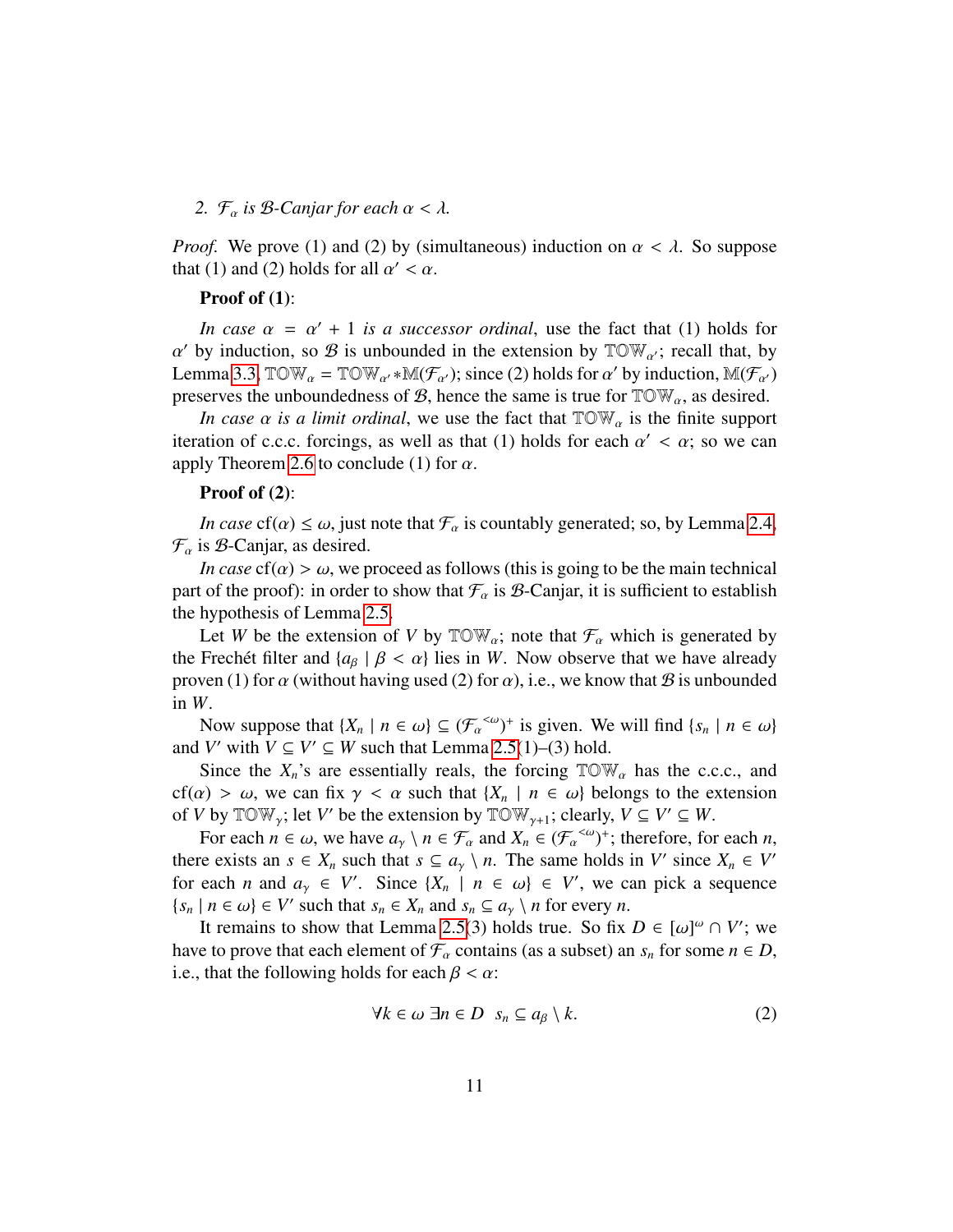*In case*  $\beta \leq \gamma$ , this is easy: fix  $k \in \omega$ ; recall that  $a_{\gamma} \subseteq^* a_{\beta}$ , so we can pick  $n \geq k$ <br>*a*  $n \in D$  such that  $a_{\gamma} \setminus n \subseteq a_{\gamma}$  but then  $s \subseteq a_{\gamma} \setminus n \subseteq a_{\gamma} \setminus k$  as desired with  $n \in D$  such that  $a_{\gamma} \setminus n \subseteq a_{\beta}$ ; but then  $s_n \subseteq a_{\gamma} \setminus n \subseteq a_{\beta} \setminus k$ , as desired.

*In case*  $\beta > \gamma$ , we show [\(2\)](#page-10-0) by induction on  $\beta$ : assume we have shown it for every  $\beta' < \beta$ ; we will show it for  $\beta$ .<br>Fix  $k \in \omega$  and work in the ex-

Fix  $k \in \omega$ , and work in the extension by  $\mathbb{T} \mathbb{O} \mathbb{W}_{\beta}$  (note that D belongs to the extension by  $\mathbb{T} \mathbb{O} \mathbb{W}_{\gamma+1}$ , hence also to the extension by  $\mathbb{T} \mathbb{O} \mathbb{W}_{\beta}$  due to  $\beta \geq \gamma + 1$ ); observe that  $a_{\beta}$  is added in the step from  $\beta$  to  $\beta + 1$ , i.e., by the quotient forcing TOW<sub>β+1</sub>/TOW<sub>β</sub> (which is equivalent to M( $\mathcal{F}_{\beta}$ )). We finish the proof by showing that the set that the set

$$
\{q\in\mathbb{TOW}_{\beta+1}/\mathbb{TOW}_{\beta}\mid \exists n\in D\;\; q\Vdash s_n\subseteq a_\beta\setminus k\}
$$

is dense.

Let  $p \in \text{TOW}_{\beta+1}/\text{TOW}_{\beta}$ , so  $p = (s, f)$  where f is a function with finite dom(*f*)  $\subseteq \beta$ . Let  $\beta' := \max(\text{dom}(f))$ , and note that  $\beta' < \beta$ . Moreover, let  $\ell$  be the maximum of the errors between  $a_{\infty}$  and all the  $a_{\infty}$  with  $\beta'' \in \text{dom}(f)$  and let the maximum of the errors between  $a_{\beta'}$  and all the  $a_{\beta''}$  with  $\beta'' \in \text{dom}(f)$ , and let  $I := \max(\beta, k | s|)$ . Use (2) for  $\beta'$  and *I* to pick  $n \in D$  such that  $s \in \mathcal{Q}_{\alpha}$ , *I* the cause *L* := max( $\ell$ , *k*, |*s*|). Use [\(2\)](#page-10-0) for  $\beta'$  and *L* to pick  $n \in D$  such that  $s_n \subseteq a_{\beta'} \setminus L$ ; because *L* is above the errors between the lines  $s \subseteq a_{\beta'} \setminus L$  for each  $\beta'' \in dom(f)$ . Now *L* is above the errors between the lines,  $s_n \subseteq a_{\beta''} \setminus L$  for each  $\beta'' \in \text{dom}(f)$ . Now strengthen *n* by extending s first with 0's up to the beginning of s, and then constrengthen *p* by extending *s* first with 0's up to the beginning of *s<sup>n</sup>* and then concatenate  $s_n$  (this is possible, because  $s_n$  is a subset of each  $a_{\beta''}$  with  $\beta'' \in \text{dom}(f)$ , i.e. in all the sets s has to become a subset of); now let s, be this extension of s; i.e., in all the sets *s* has to become a subset of); now let *s<sup>q</sup>* be this extension of *s*; then  $q := (s_q, f)$  is a condition,  $q \leq p$  and

$$
q \Vdash s_n \subseteq a_\beta \setminus k,
$$

as desired.  $\Box$ 

# <span id="page-11-0"></span>4 Hechler's mad family forcing

In this section, we analyze Hechler's forcing from [\[Hec72\]](#page-21-0) to add a mad family. Again, we start with some basic definitions.

For  $a, b \in [\omega]^{\omega}$ , we say that *a* and *b* are *almost disjoint* if  $a \cap b$  is finite.<br>request we say that  $A \subseteq [\omega]^{\omega}$  is an *almost disjoint family* if *a* and *a'* are almost Moreover, we say that  $A \subseteq [\omega]^\omega$  is an *almost disjoint family* if *a* and *a'* are almost disjoint whenever *a a'*  $\in$  *A* with  $a \neq a'$ . An almost disjoint family *A* is *maximal* disjoint whenever  $a, a' \in A$  with  $a \neq a'$ . An almost disjoint family *A* is *maximal* (called *mad family*) if for each  $b \in [a]$ <sup>1</sup> there exists  $a \in A$  such that  $|b \cap a| = \aleph_0$ (called *mad family*) if for each  $b \in [\omega]^{\omega}$  there exists  $a \in A$  such that  $|b \cap a| = \aleph_0$ .<br>The definition of the forcing we are giving here is not exactly as in [Hec72]

The definition of the forcing we are giving here is not exactly as in [\[Hec72\]](#page-21-0), but it is easy to see that it is equivalent. Let  $\lambda$  be a regular uncountable cardinal.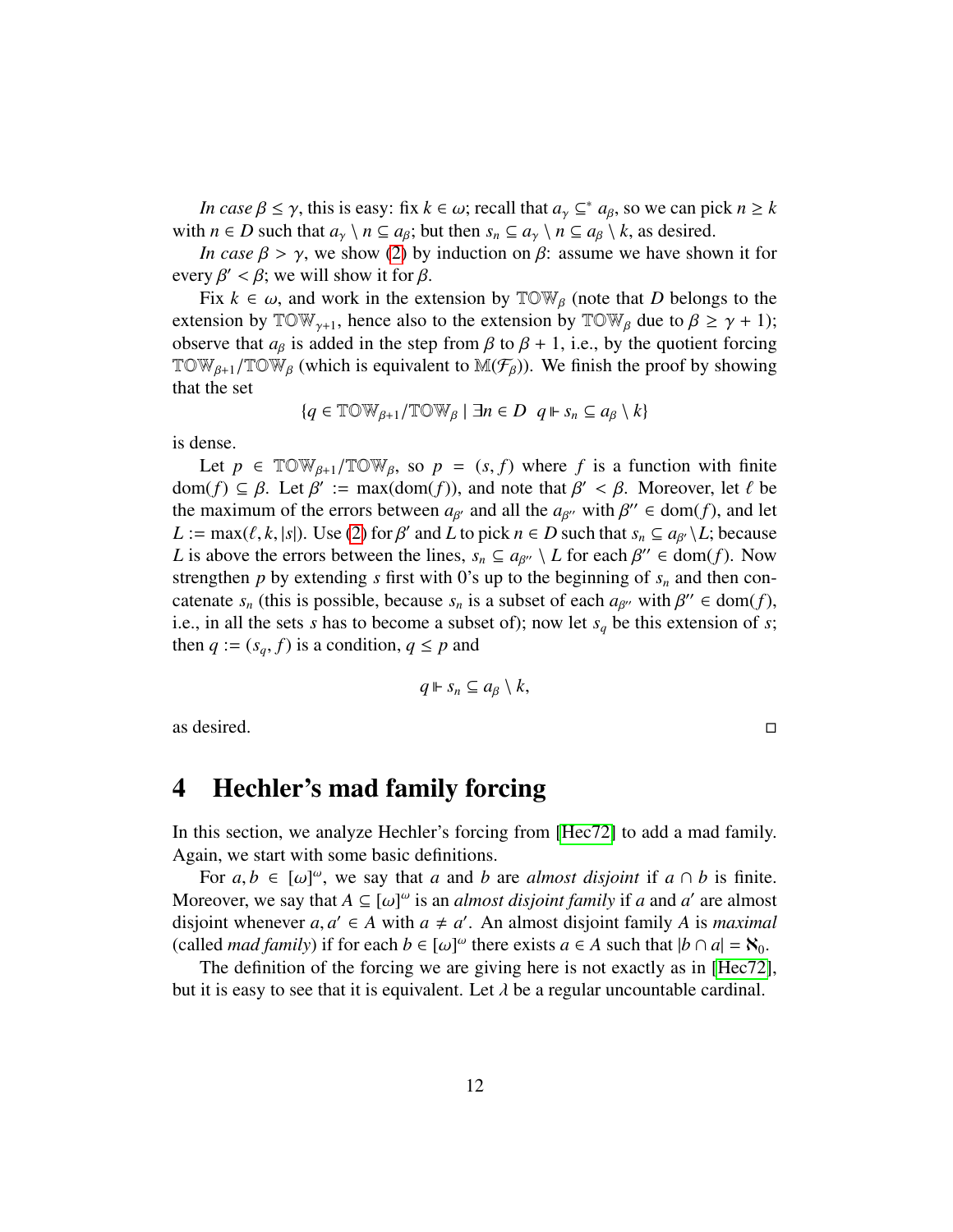**Definition 4.1.** MAD<sub> $\lambda$ </sub> is defined as follows:  $p \in \text{MAD}_{\lambda}$  if p is a function with finite domain, dom( $p$ )  $\subseteq \lambda$ , and for each  $\alpha \in \text{dom}(p)$ , we have

$$
p(\alpha) = (s_\alpha^p, h_\alpha^p) = (s_\alpha, h_\alpha),
$$

where

- 1.  $s_{\alpha} \in 2^{<\omega}$ ,
- 2. dom( $h_{\alpha}$ )  $\subseteq$  dom( $p$ )  $\cap$   $\alpha$ ,
- 3.  $h_{\alpha}$  : dom( $h_{\alpha}$ )  $\rightarrow \omega$ ,
- 4. whenever  $\beta \in \text{dom}(h_{\alpha})$ , and  $n \in \omega$  with  $n \in \text{dom}(s_{\beta}) \cap \text{dom}(s_{\alpha})$  and  $n \geq$  $h_{\alpha}(\beta)$ , we have  $(n) = 0 \vee a(n) =$

$$
s_{\beta}(n) = 0 \vee s_{\alpha}(n) = 0.
$$

The order on  $\text{MAD}_\lambda$  is defined as follows:  $q \leq p$  ("*q* is stronger than *p*") if

- 1. dom(*p*) ⊆ dom(*q*),
- 2. and for each  $\alpha \in \text{dom}(p)$ , we have
	- (a)  $s_\alpha^p \leq s_\alpha^q$ ,
	- (b) dom( $h_{\alpha}^p$ )  $\subseteq$  dom( $h_{\alpha}^q$ ) and  $h_{\alpha}^p(\beta) \ge h_{\alpha}^q(\beta)$  for each  $\beta \in \text{dom}(h_{\alpha}^p)$ .

Given a generic filter *G* for  $\text{MAD}_\lambda$ , we define, for each  $\alpha < \lambda$ ,

$$
a_{\alpha} := \bigcup \{ s_{\alpha}^p \mid p \in G \land \alpha \in \text{dom}(p) \}.
$$

This completes the definition of the forcing.

The generic object  $\{a_{\alpha} \mid \alpha < \lambda\}$  added by  $\text{MAD}_{\lambda}$  is a mad family of size  $\lambda$ . For the proof we refer to [\[Hec72\]](#page-21-0).

# <span id="page-12-0"></span>4.1 Complete subforcings

Let us start with a useful definition:

**Definition 4.2.** A condition  $p \in \mathbb{MAD}_\lambda$  is called *full* if there exists an  $N \in \omega$  such that for all  $\alpha \in \text{dom}(p)$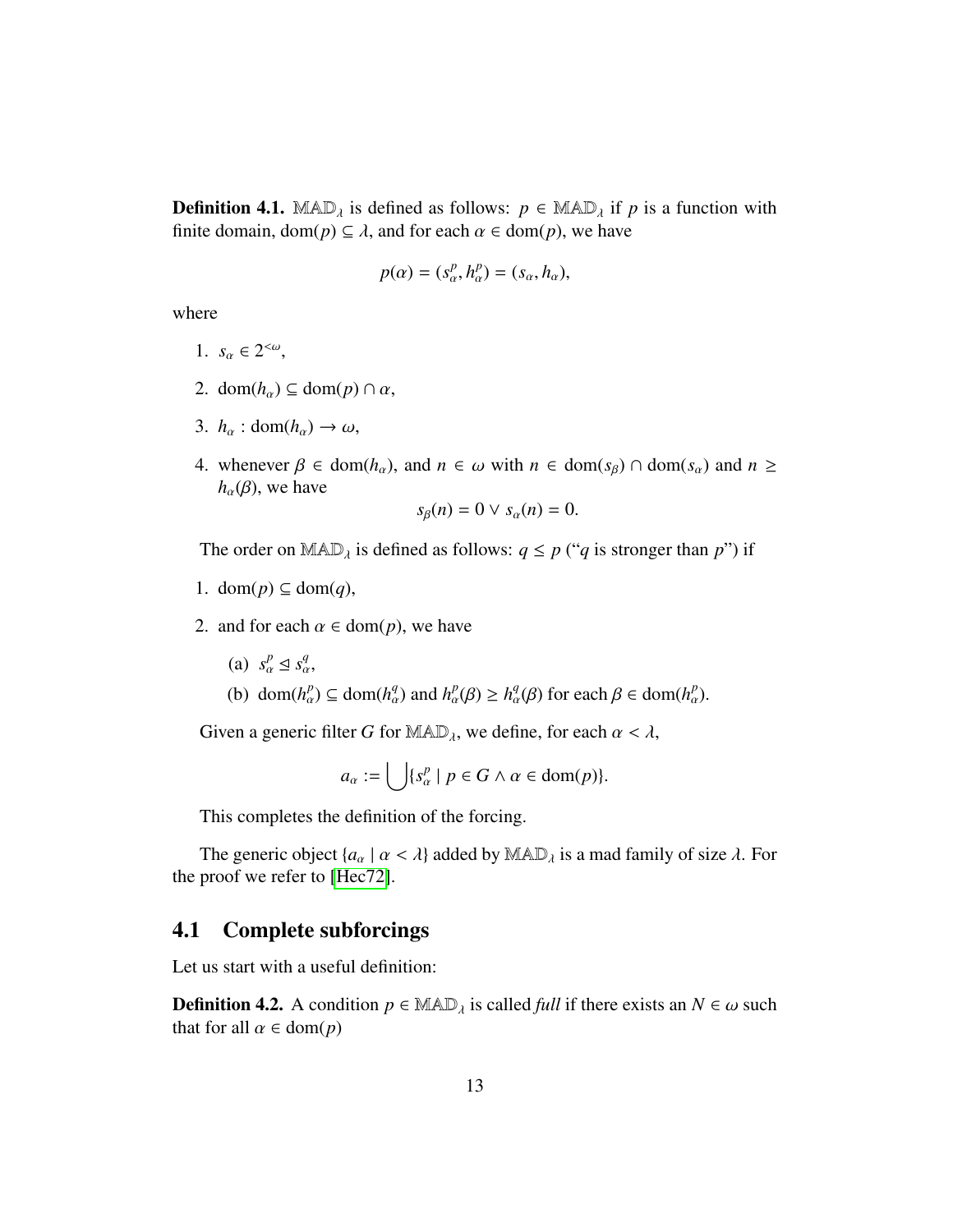- 1.  $|s_{\alpha}^{p}| = N$
- 2.  $N > \max(\text{rng}(h_{\alpha}^p)).$
- 3.  $\forall \beta, \alpha \in \text{dom}(p) \text{ with } \beta < \alpha \text{ it holds that } \beta \in \text{dom}(h_{\alpha}^p).$

The set of full conditions is dense:

<span id="page-13-1"></span>**Lemma 4.3.** *For every condition*  $p \in \mathbb{Q}$  *there exists a full condition q with*  $q \leq p$ *and* dom(*q*) = dom(*p*)*. In particular the set of full conditions is dense in*  $\text{MAD}_{\lambda}$ *.* 

*Proof.* First extend *p* by defining  $h_{\alpha}(\beta) := |s_{\alpha}^p|$  for every  $\alpha, \beta \in \text{dom}(p)$ , with  $\beta < \alpha$ . It is easy to see, that this extension vields a condition which fulfills (3).  $\beta < \alpha$ . It is easy to see, that this extension yields a condition which fulfills (3). Now let

$$
N > \max(\text{rng}(h_{\alpha}^p)), |s_{\alpha}^p|
$$

for every  $\alpha \in \text{dom}(p)$ . For every  $\beta \in \text{dom}(p)$  extend  $s_{\beta}^p$  with 0's to length *N*. It is easy to see that this is a condition and it is full.  $\Box$ 

For any  $C \subseteq \lambda$ , let

$$
MAD_C = \{p \in MAD_{\lambda} \mid \text{dom}(p) \subseteq C\}.
$$

In particular, for any  $\alpha \leq \lambda$ , we have  $\text{MAD}_{\alpha} = \{p \in \text{MAD}_{\lambda} \mid \text{dom}(p) \subseteq \alpha\}.$ 

Moreover, for  $p \in \text{MAD}_{\lambda}$ , let  $p \uparrow \uparrow C$  be the condition  $p'$  with dom( $p'$ ) = dom(*p*) ∩ *C*, and  $s_{\alpha}^{p'} = s_{\alpha}^p$ , and  $h_{\alpha}^{p'} = h_{\alpha}^p \upharpoonright C$  for each  $\alpha \in \text{dom}(p')$ . Clearly,  $p \upharpoonright C$  is a condition in MA  $\mathbb{D}_{\alpha}$ . Note that if  $C \subset \lambda$  is downward closed (i.e., if *C* is an is a condition in MAD<sub>C</sub>. Note that if  $C \subseteq \lambda$  is downward closed (i.e., if C is an ordinal), then  $p \uparrow \uparrow C = p \uparrow C$ .

## <span id="page-13-0"></span>**Lemma 4.4.** *Let*  $C \subseteq \alpha \leq \lambda$ . *Then*  $\text{MAD}_C$  *is a complete subforcing of*  $\text{MAD}_\alpha$ *.*

Before proving the lemma, let us note that in Lemma [3.2](#page-6-1) we only prove that TOW<sub>β</sub> is a complete subforcing of TOW<sub>α</sub>, whereas here we prove the more gen-<br>and varying for arbitrary  $C \subseteq \mathbb{R}$  For Saction 4.2, we need again and the grap eral version for arbitrary  $C \subseteq \alpha$ . For Section [4.2,](#page-14-0) we need again only the special case of  $\beta < \alpha$ ; the more general version is needed in Section [4.3.](#page-16-0) In Sec-tion [3.3,](#page-9-0) when dealing with  $TOW<sub>A</sub>$ , we do not need such a more general version, for the following reason: the filter  $\mathcal{F}_{\gamma+1}$  is always countably generated (just because  $\{a_{\gamma} \setminus n \mid n \in \omega\}$  is a basis, due to the fact that  $a_{\gamma} \subseteq^* a_{\beta}$  for each  $\beta < \gamma$ ), and so the analogue of the set  $C \subseteq \alpha$  peeded in Theorem 4.7 can be replaced by any so the analogue of the set  $C \subseteq \alpha$  needed in Theorem [4.7](#page-17-0) can be replaced by any upper bound which is a successor ordinal. This is not possible when dealing with MAD<sub> $\lambda$ </sub> since then  $\mathcal{F}_{\beta}$  is never countably generated unless  $\beta < \omega_1$ .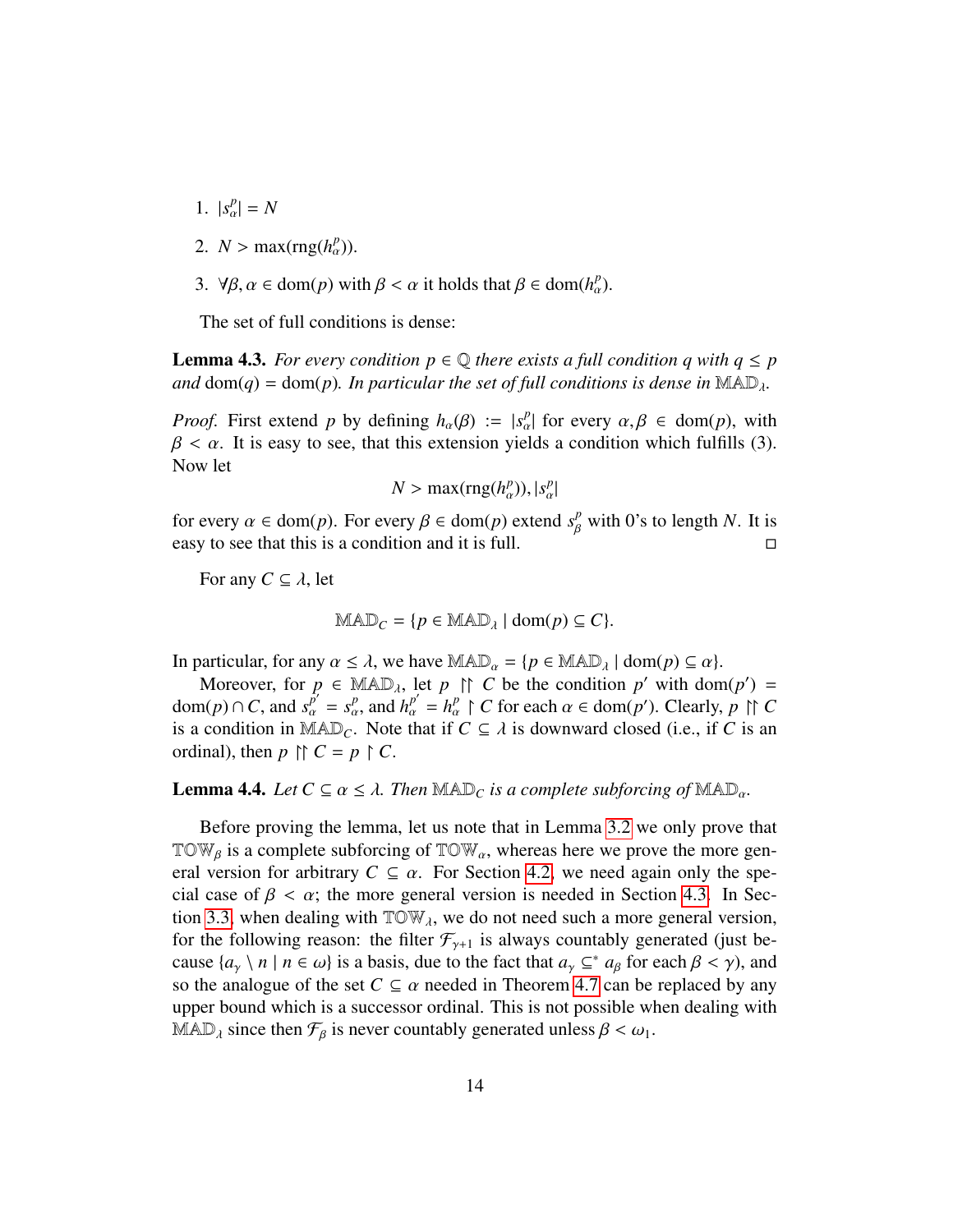*Proof of Lemma [4.4.](#page-13-0)* We first show that  $\text{MAD}_C \subseteq_{ic} \text{MAD}_\alpha$ : Let  $p_0, p_1 \in \text{MAD}_C$ and  $q \in \text{MAD}_{\alpha}$  with  $q \leq p_0, p_1$ . We have to show that there exists a condition  $q' \in \text{MAD}_C$  with  $q' \leq p_0, p_1$ . Let  $q' := q \upharpoonright C$ . It is very easy to check that  $q'$  is as we wanted as we wanted.

Let  $p \in \text{MAD}_{\alpha}$ . We want to define a reduction of *p* to  $\text{MAD}_{C}$ . Let  $p' \leq p$  be <br>let explicit a sain Languar 4.2. Let  $\text{Cov}(p)$  is  $p' \uparrow p$ . a full condition as in Lemma [4.3.](#page-13-1) Let  $\text{RED}(p) := p' \upharpoonright C$ .

Let  $q \leq \text{RED}(p)$ ,  $q \in \text{MAD}_c$ . We have to show that *q* is compatible with *p*. To show this, we define a witness *r* as follows:  $dom(r) := dom(p') \cup dom(q)$ . For  $\beta \in \text{dom}(q)$  let  $s_{\beta}^r := s_{\beta}^q$ , and for  $\beta \in \text{dom}(q) \cap \text{dom}(p')$  let  $\text{dom}(h_{\beta}^r) :=$  $dom(h_{\beta}^q) \cup dom(h_{\beta}^{p'})$ ,  $h_{\beta}^r(\beta') = min(h_{\beta}^q(\beta'), h_{\beta}^{p'}(\beta'))$  for every  $\beta' \in dom(h_{\beta}^r)$ , for  $\beta \in \text{dom}(q) \setminus \text{dom}(p')$  let  $h_{\beta}^r := h_{\beta}^q$ . For  $\beta \in \text{dom}(p') \setminus \text{dom}(q)$  let  $s_{\beta}^r := s$ β  $:= h^q$ <sup>*q*</sup>. For *β* ∈ dom(*p'*) \ dom(*q*) let *s<sup><i>r*</sup><sub>*f*</sub></sup> β  $:=$  $s_R^{p'}$ β and  $h^r_{\beta} := h^{p'}_{\beta}$ . β

First we check that  $r$  is a condition:

It is very easy to check that  $s<sub>f</sub>$ <sup>*r*</sup> β and  $h^r_{\beta}$ β are well-defined with the right domains and ranges for all  $\beta \in \text{dom}(r)$ .

Assume  $\beta' \in \text{dom}(h_{\beta}^r), m \ge h_{\beta}^r(\beta')$  and  $s_{\beta}^r(m) = 1$ . We have to show that  $m_1 = 0$  if it is defined. We have three cases, depending on where *B* and *B'*  $s_{\beta}^{r}(m) = 0$ , if it is defined. We have three cases, depending on where  $\beta$  and  $\beta'$ <br>are *Case 1: 8 β'*  $\epsilon$  dom(*a*). So the requirement follows because *a* is a condition are. *Case 1:*  $\beta$ ,  $\beta' \in \text{dom}(q)$ . So the requirement follows because *q* is a condition.<br>*Case 2:*  $\beta$ ,  $\beta' \in \text{dom}(n') \setminus \text{dom}(q)$ . In this case the requirement holds, because *n' Case 2:*  $\beta$ ,  $\beta' \in \text{dom}(p') \setminus \text{dom}(q)$ . In this case the requirement holds, because *p'*<br>is a condition. *Case* 3:  $\beta \in \text{dom}(p') \setminus \text{dom}(q)$  and  $\beta' \in \text{dom}(p') \cap \text{dom}(q)$ . So is a condition. *Case 3:*  $\beta \in \text{dom}(p') \setminus \text{dom}(q)$  and  $\beta' \in \text{dom}(p') \cap \text{dom}(q)$ . So  $\beta' \in \text{dom}(h^{p'}) \setminus \text{dom}(h^q)$ . So for  $m < |s^{p'}|$  this holds because that depends just on *p'*. For  $m \ge |s|_B^{p'}|$ , only  $s_{B'}^r(m)$  is defined, and we have nothing to show. Other  $\alpha' \in \text{dom}(h_{\beta}^{p'}) \setminus \text{dom}(h_{\beta}^{q})$ . So for  $m < |s_{\beta}^{p'}|$  this holds because that depends just combinations are not possible, because  $\beta' \in \text{dom}(h_{\beta}')$ .

If  $\beta \in \text{dom}(q) \cap \text{dom}(p')$  then  $s_\beta^{p'} = s_\beta^{\text{RED}(p)} \subseteq s_\beta^q = s_\beta^r$ ,  $\text{dom}(h_\beta^{p'})$ ,  $\text{dom}(h_\beta^q) \subseteq$ dom(*h<sub>β</sub>*)</sub> and for β' ∈ dom(*h<sub>β</sub>*<sup>p'</sup>) ∩ dom(*h<sub>β</sub>*</sub>), *h<sub>β</sub>*(β') ≤ *h<sub>β</sub><sup>p'</sup>(β')*, *h<sub>β</sub>*(β'), so *r* is a condi-<br>tion which extends both a and *n'* (and therefore *n*) tion, which extends both *q* and *p*<sup> $\prime$ </sup> (and therefore *p*). β β

# <span id="page-14-0"></span>4.2 Iteration via filtered Mathias forcings

By Lemma [4.4,](#page-13-0) MAD<sub>β</sub> is a complete subforcing of MAD<sub>α</sub> for each  $\beta < \alpha \leq \lambda$ . In particular, MAD<sub>α</sub> is a complete subforcing of MAD<sub>α+1</sub> for each  $\alpha < \lambda$ , so we can form the quotient  $\text{MAD}_{\alpha+1}/\text{MAD}_{\alpha}$ . Moreover, because conditions in  $\text{MAD}_{\lambda}$  have finite domain,

$$
\mathrm{MAD}_\alpha = \bigcup_{\delta<\alpha} \mathrm{MAD}_\delta
$$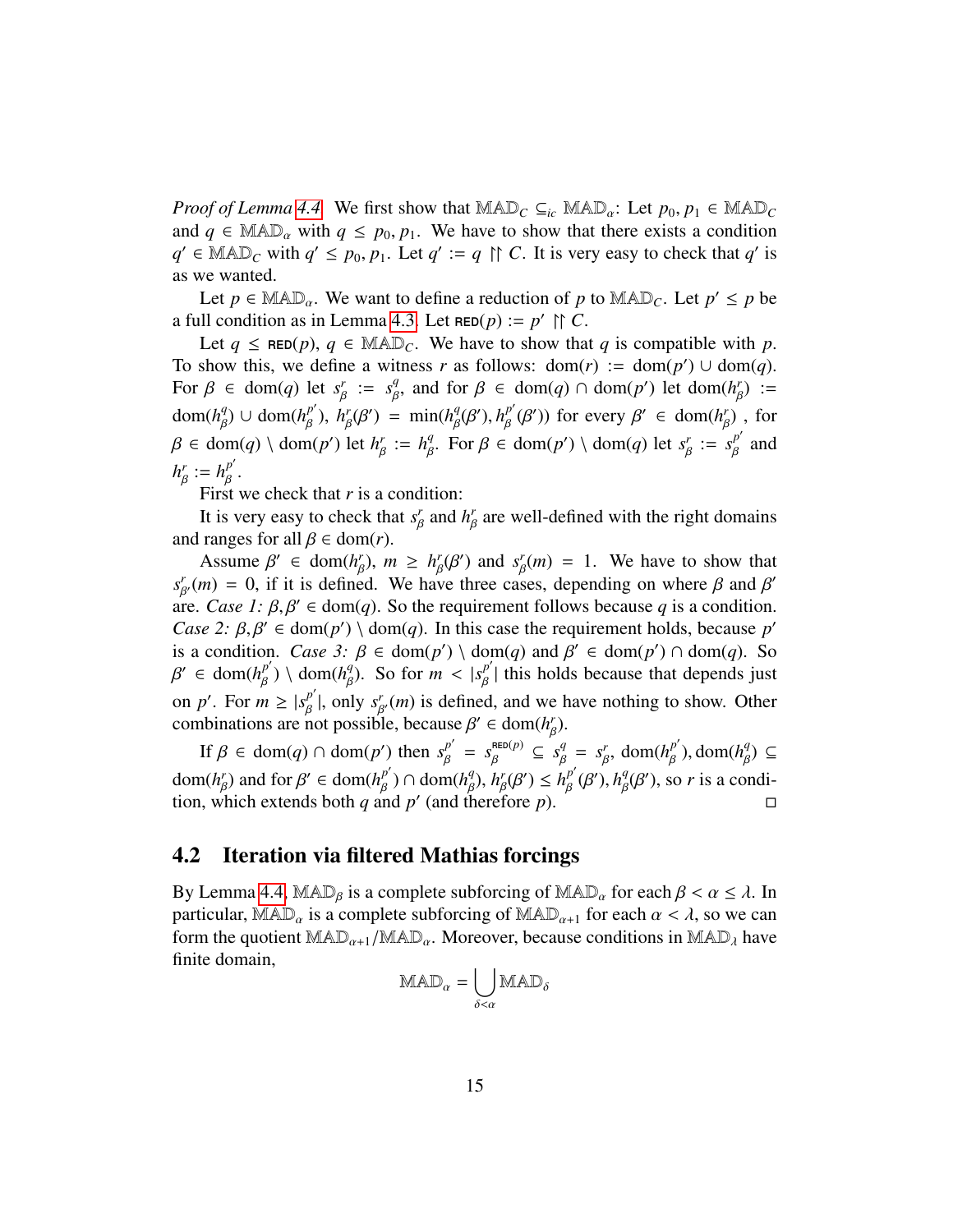for each limit ordinal  $\alpha \leq \lambda$ ; in other words,  $\mathbb{MAD}_{\alpha}$  is the direct limit of the forcings  $MAD_{\delta}$  for  $\delta < \alpha$ . So  $MAD_{\lambda}$  is forcing equivalent to the finite support iteration of the quotients  $\text{MAD}_{\alpha+1}/\text{MAD}_{\alpha}$  for  $\alpha < \lambda$ .

Recall that  $\mathbb{M}(\mathcal{F})$  denotes Mathias forcing with respect to the filter  $\mathcal F$  (see Definition [2.1\)](#page-2-1). We are now going to show that  $\text{MAD}_{\alpha+1}/\text{MAD}_{\alpha}$  is forcing equivalent to  $\mathbb{M}(\mathcal{F}_{\alpha})$  for a filter  $\mathcal{F}_{\alpha}$ . Work in an extension by  $\mathbb{M}AD_{\alpha}$ , and note that, for each  $\beta < \alpha$ , a set  $a_{\beta}$  has been added by MAD<sub>*a*</sub>. Let

$$
\mathcal{F}_{\alpha} := \langle \{\omega \setminus a_{\beta} \mid \beta < \alpha\} \rangle_{\text{Frech\acute{e}t}},
$$

i.e.,  $\mathcal{F}_{\alpha}$  is the filter generated by (the Frechet filter and) the complements of the members of the ad family  $\{a_{\beta} | \beta < \alpha\}$  added by  $\text{MAD}_{\alpha}$ .

The quotient  $\text{MAD}_{\alpha+1}/\text{MAD}_{\alpha}$  adds the set  $a_{\alpha}$ . The following lemma will provide a dense embedding from  $\text{MAD}_{\alpha+1}/\text{MAD}_{\alpha}$  to  $\text{M}(\mathcal{F}_{\alpha})$  which preserves (the finite appoximations of) the generic real  $a_{\alpha}$ . Therefore,  $a_{\alpha}$  is also the generic real for  $\mathbb{M}(\mathcal{F}_\alpha)$ . Recall that the generic real for  $\mathbb{M}(\mathcal{F})$  is a pseudo-intersection of  $\mathcal{F}$ , and the definition of  $\mathcal{F}_{\alpha}$  ensures that a pseudo-intersection of it is almost disjoint from  $a_\beta$  for each  $\beta < \alpha$ , as it is the case for the real  $a_\alpha$ .

<span id="page-15-0"></span>**Lemma 4.5.**  $\text{MAD}_{\alpha+1}/\text{MAD}_{\alpha}$  *is densely embeddable into*  $\text{M}(\mathcal{F}_{\alpha})$ *.* 

*Proof.* We work in a fixed extension by  $\mathbb{MAD}_{\alpha}$ . The embedding  $\iota$  is defined as follows:  $\iota(p) := (s^p_\alpha)$  $_{\alpha+1}^p$ , *A*) where

$$
A := \bigcap_{\beta \in \text{dom}(h_{\alpha+1}^p)} ((\omega \setminus a_{\beta}) \cup h(\beta)) \setminus |s|.
$$

To see that it is a dense embedding, we have to check the following conditions:

- 1. For every condition  $(s, A) \in \mathbb{M}(\mathcal{F}_{\alpha})$  exists a condition p such that  $\iota(p) \leq$  $(s, A)$ .
- 2. If *p* and *p*' are incompatible, then so are  $\iota(p)$  and  $\iota(p')$ .
- 3. If  $p' \leq p$  then  $\iota(p') \leq \iota(p)$ .

To show (1): Let  $(s, A) \in M(\mathcal{F}_\alpha)$ . Since  $A \in \mathcal{F}_\alpha$ , there exist finitely many  $\{\beta_i \mid i \leq m\}$  and  $N \in \alpha$  such that  $\bigcap (\alpha \setminus \alpha_{\alpha}) \setminus N \subset A$ . Extend s with  $0$ 's to see such that *m*} and  $N \in \omega$  such that  $\bigcap_{i \le m} (\omega \setminus a_{\beta_i}) \setminus N \subseteq A$ . Extend *s* with 0's to  $s_{\alpha+1}$  such that  $|s_{\alpha+1}| = \max(|s|, N, \max\{h(\beta) | \beta \in \text{dom}(h)\})$  and extend *h* with value  $|s_{\alpha+1}|$  to  $h_{\alpha+1}$ <br>such that  $\text{dom}(h_{\alpha+1}) = \text{dom}(h) \cup \{B_{\alpha+1} | s \in m\}$ . Let  $n := \{(x+1, (s_{\alpha+1}), h_{\alpha+1})\}$ such that  $dom(h_{\alpha+1}) = dom(h) \cup \{\beta_i \mid i < m\}$ . Let  $p := \{(\alpha + 1, (s_{\alpha+1}, h_{\alpha+1}))\} \cup \{(\beta, (\alpha + 1), (s_{\alpha+1}, h_{\alpha+1}))\}$  $\{(\beta, (\langle), \emptyset, \emptyset) ) \mid \beta \in \text{dom}(h_{\alpha+1})\}.$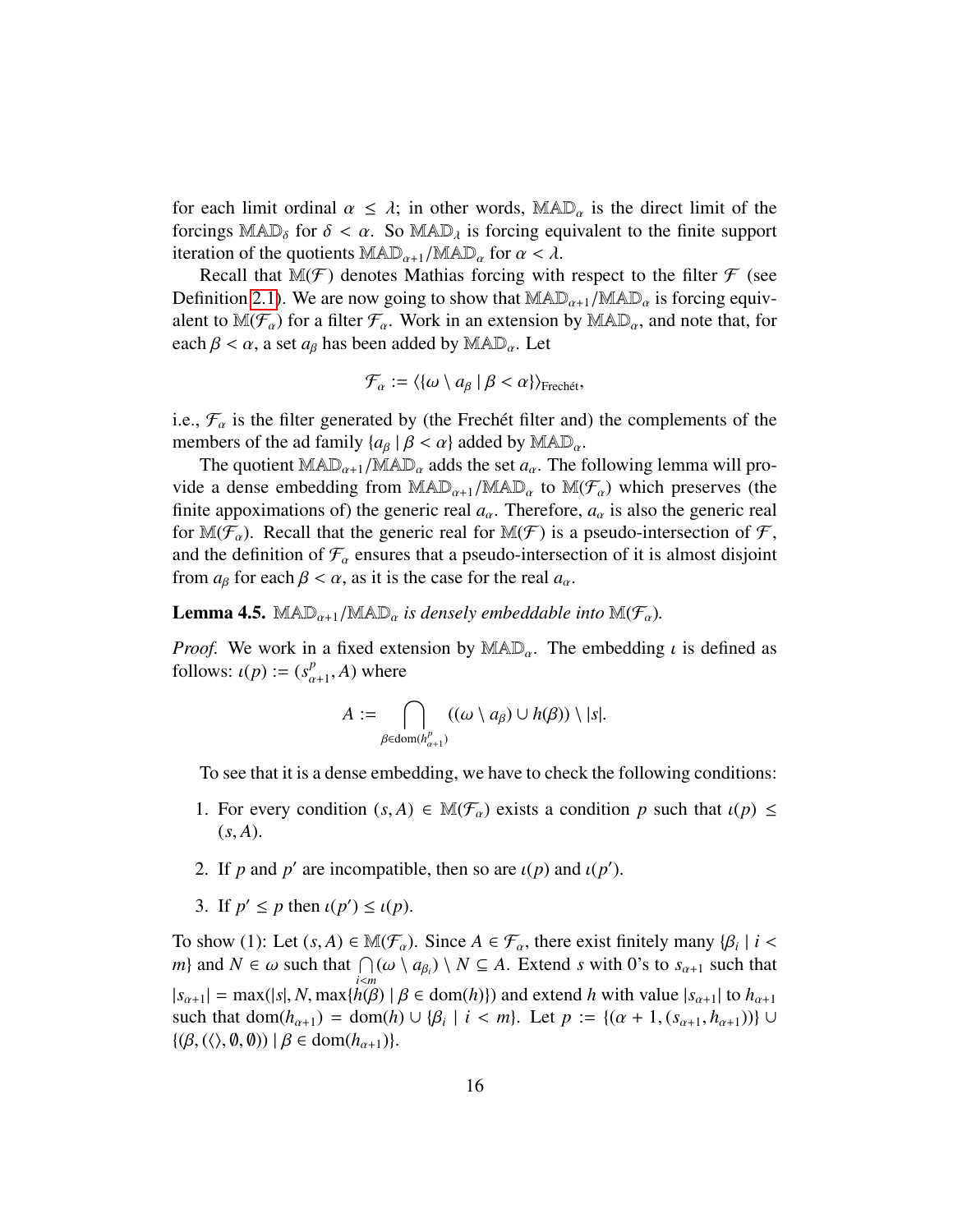$u(p) = ((s_{\alpha+1}, A'))$  where

$$
A' = \bigcap_{\beta \in \text{dom}(h_{\alpha+1})} ((\omega \setminus a_{\beta}) \cup h_{\alpha+1}(\beta)) \setminus |s_{\alpha+1}|.
$$

It follows that  $A' \stackrel{(*)}{=} \cap$  $\bigcap_{\beta \in \text{dom}(h_{\alpha+1})} (\omega \setminus a_{\beta}) \setminus |s_{\alpha+1}| \subseteq \bigcap_{i < m} (\omega \setminus a_{\beta_i}) \setminus N \subseteq A$  (where (\*) holds<br>
(0) for overvel  $\beta \in \text{dom}(h_{\alpha+1})$ ) Therefore  $s_n \in \mathbb{R}$  of  $A' \subseteq A$  and because  $|s_{\alpha+1}| \ge h_{\alpha+1}(\beta)$  for every  $\beta \in \text{dom}(h_{\alpha+1})$ ). Therefore  $s_{\alpha+1} \ge s, A' \subseteq A$ , and  $s'(n) = 0$  for all  $n > |s|$ . So  $\ell(n) = (s - A') \le (s - A)$ .  $s'(n) = 0$  for all  $n \ge |s|$ . So  $\iota(p) = (s_{\alpha+1}, A') \le (s, A)$ .<br>We prove (2) by showing the contrapositive: Ass

We prove (2) by showing the contrapositive: Assume  $\iota(p) = (s, A)$  and  $\iota(p') =$ <br>
4<sup>'</sup>) are compatible. Let  $(t, B)$  be a witness. Define a as follows: dom(a) :- $(s', A')$  are compatible. Let  $(t, B)$  be a witness. Define *q* as follows: dom(*q*) :=<br>dom(*n*)  $\log r \log r \log \frac{a}{r}$  for every  $\beta \in \text{dom}(a)$  let  $s^q := s^p + s^{p'}$  dom(*h*<sup>q</sup>) := dom(*h*<sup>p</sup>) :  $\text{dom}(p) \cup \text{dom}(p'), \text{ for every } \beta \in \text{dom}(q) \text{ let } s_{\beta}^q := s_{\beta}^p \cup s_{\beta}^{p^t}, \text{dom}(h_{\beta}^q) := \text{dom}(h_{\beta}^p) \cup$ dom(*h*<sup>*p'*</sup>) and for *ρ* ∈ dom(*h*<sup>*q*</sup></sup>) let *h*<sup>*q*</sup>(*ρ*) = min(*h*<sup>*p*</sup><sub>*β*</sub>(*ρ*), *h*<sup>*p'*</sup><sub>*β*</sub>(*ρ*)). It is easy to che that *a* is a condition in the quotient and *a* ≤ *n n'*<sup>*'*</sup> that *q* is a condition in the quotient and  $q \le p, p'$ .<br>To show (3): Let  $p' \le p$ . By definition it is  $_{\beta}^{p}(\rho)$ ). It is easy to check,

To show (3): Let  $p' \leq p$ . By definition it follows that  $|s_{\alpha+1}^{p'}| \geq |s_{\alpha}^{p'}|$  $\lim_{\alpha \to 1} h_{\alpha+1}^{p'} \geq 0$  and  $h_{\alpha+1}^{p'} \geq h_{\alpha+1}^{p'}$  ( $\beta$ )  $\leq h_{\alpha+1}^{p} \geq 0$  for  $\beta \in \text{dom}(h_{\alpha+1}^{p'})$ ; so  $\binom{p}{\alpha+1}$  and  $a_{\alpha+1}^{p'}$ )  $\supseteq$  dom( $h_{\alpha}^{p}$  $\binom{p}{\alpha+1}$  and  $h^{\overset{p'}{\alpha}}$  $h_{\alpha+1}^{p'}(\beta) \leq h_{\alpha}^{p}$  $_{\alpha+1}^p(\beta)$  for  $\beta \in \text{dom}(h_{\alpha}^p)$  $_{\alpha+1}^{p}$ ); so

$$
A' := \bigcap_{\beta \in \text{dom}(h_{\alpha+1}^{p'})} ((\omega \setminus a_{\beta}) \cup h_{\alpha+1}^{p'}(\beta)) \setminus |s_{\alpha+1}^{p'}| \subseteq \bigcap_{\beta \in \text{dom}(h_{\alpha+1}^{p})} ((\omega \setminus a_{\beta}) \cup h_{\alpha+1}^{p'}(\beta)) \setminus |s| =: A.
$$

Let  $n \geq |s_{\alpha}^p|$  $\begin{cases} \frac{p}{\alpha+1} \mid \text{ and } s_{\alpha}^{p'} \mid \\ n \in (\alpha) \setminus \alpha \end{cases}$  $\frac{p'}{a+1}(n) = 1$ . We have to show that  $n \in A$ ; fix  $\beta \in \text{dom}(h_p^p)$ <br>  $\frac{p}{a+1}(n) + \frac{p}{b+1}(n)$  If  $n \leq b^p$  (*B*) this is clear. If  $n \geq b^p$  $\binom{p}{\alpha+1}$  and  $\binom{p}{\alpha}$ show that  $n \in (\omega \setminus a_\beta) \cup h_\alpha^p$  $\lim_{\alpha+1}^{p}(\beta)$ . If  $n < h_{\alpha}^{p}$  $\frac{p}{\alpha+1}(\beta)$ , this is clear. If  $n \geq h_{\alpha}^p$  $\frac{p}{\alpha+1}(\beta)$ , we know that  $s^{p'}_{\alpha}$  $\frac{p'}{a+1}$  respects  $h^p_\alpha$ <br>that  $\left(\frac{-p'}{a}\right)^p$ *p*  $\alpha+1$ , and so  $n \in \omega \setminus a_{\beta}$ . So in both cases,  $n \in (\omega \setminus a_{\beta}) \cup h_{\alpha+1}^{p'(\beta)}$  $\begin{matrix} p & \varphi \\ \alpha+1 & \neg \end{matrix}$ This shows that  $(s^{p'}_{\alpha})$  $_{\alpha+1}^{p^{\prime}},A^{\prime}$  $\Box$   $\Box$   $\Box$ 

As a side result, let us mention that Hechler's forcing for adding a mad family is  $\sigma$ -centered:

<span id="page-16-1"></span>**Corollary 4.6.** *If*  $\lambda \leq \epsilon$ , then MAD<sub> $\lambda$ </sub> *is*  $\sigma$ -centered.

*Proof.* The proof is completely analogous to the proof of Corollary [3.4.](#page-9-1) □

# <span id="page-16-0"></span>4.3 The filters are B-Canjar

Finally, as we did in Section [3.3](#page-9-0) for Hechler's tower forcing  $TOW_\lambda$ , we show that Hechler's forcing  $MAD<sub>\lambda</sub>$  preserves the unboundedness of certain unbounded families B. More precisely, let *V* be the ground model over which we force with MAD<sub>λ</sub>, and let  $\mathcal{B} \in V$  be an unbounded family of reals satisfying the closure property [\(1\)](#page-4-2) from Theorem [2.6,](#page-4-3) i.e.,

$$
\forall \mathcal{A} \subseteq \mathcal{B} \ (\mathcal{A} = \aleph_0 \to \exists f \in \mathcal{B} \ \forall g \in \mathcal{A} \ g \leq^* f);
$$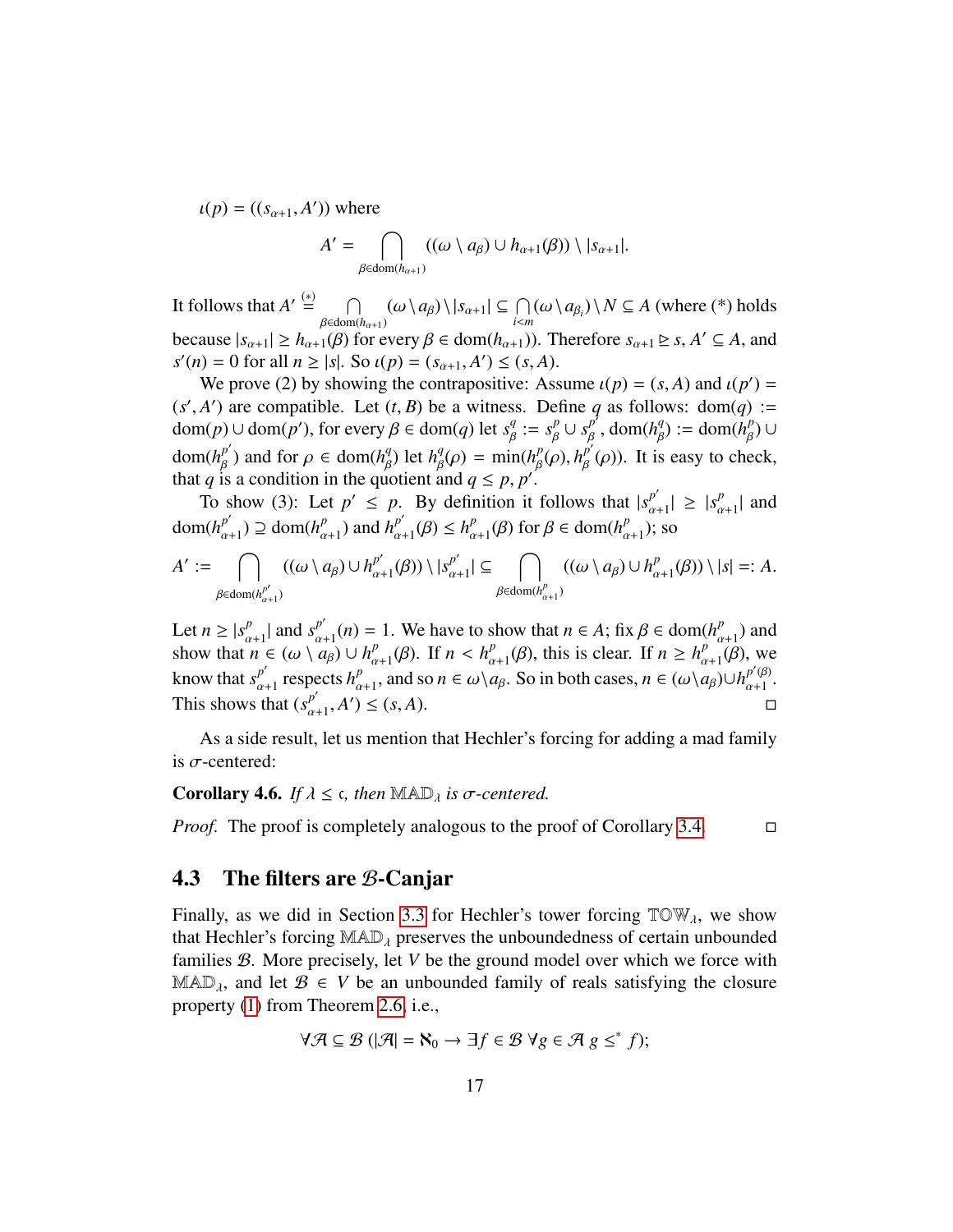we want to show that B is still unbounded in the extension by  $MAD<sub>λ</sub>$ . Since there always exists an unbounded family  $\mathcal B$  of size b satisfying the above closure property,  $\text{MAD}_\lambda$  does not increase the bounding number b (for more details, see Section [5;](#page-19-0) in fact, we argue there that we even get  $b = \omega_1$  whenever we force with  $MAD<sub>\lambda</sub>$ ).

In Section [4.2,](#page-14-0) we have defined filters  $\mathcal{F}_{\alpha}$  for  $\alpha < \lambda$  and have shown that MAD<sub>λ</sub> is equivalent to the finite support iteration of the Mathias forcings M( $\mathcal{F}_{\alpha}$ ).<br>So we get finish the graphic sharing that the filters  $\mathcal{F}_{\alpha}$  are  $\mathcal{R}$  Conjor (and  $\mathcal{M}(\mathcal{F}_{\alpha})$ ). So we can finish the proof by showing that the filters  $\mathcal{F}_{\alpha}$  are  $\mathcal{B}$ -Canjar (and  $\mathbb{M}(\mathcal{F}_{\alpha})$ therefore preserves the unboundedness of  $B$ ), and using Theorem [2.6](#page-4-3) at limits. In fact, we show the following:

### <span id="page-17-0"></span>**Theorem 4.7.** *For every*  $\alpha \leq \lambda$ *, we have*

- *1.* MADα *preserves the unboundedness of* <sup>B</sup>*,*
- *2.* <sup>F</sup>α *is* <sup>B</sup>*-Canjar.*

*Proof.* We prove (1) and (2) by (simultaneous) induction on  $\alpha < \lambda$ . So suppose that (1) and (2) holds for all  $\alpha' < \alpha$ .

#### Proof of (1):

*In case*  $\alpha = \alpha' + 1$  *is a successor ordinal*, use the fact that (1) holds for  $\alpha$  is unbounded in the extension by  $M \triangle \mathbb{D}$  *c* recall that by Lemma [4.5,](#page-15-0)  $\text{MAD}_{\alpha} = \text{MAD}_{\alpha'} * \text{M(F}_{\alpha'})$ ; since (2) holds for  $\alpha'$  by induction,<br> $\text{M(F)}$  by preserves the unboundedness of  $\beta$  bence the same is true for  $\text{MAD}$  as  $\alpha'$  by induction, so  $\beta$  is unbounded in the extension by  $\mathbb{MAD}_{\alpha'}$ ; recall that, by  $\mathbb{M}(\mathcal{F}_{\alpha})$  preserves the unboundedness of  $\mathcal{B}$ , hence the same is true for  $\mathbb{M}AD_{\alpha}$ , as desired.

*In case*  $\alpha$  *is a limit ordinal*, we use the fact that  $\text{MAD}_{\alpha}$  is the finite support iteration of c.c.c. forcings, as well as that (1) holds for each  $\alpha' < \alpha$ ; so we can<br>apply Theorem 2.6 to conclude (1) for  $\alpha$ apply Theorem [2.6](#page-4-3) to conclude (1) for  $\alpha$ .

#### Proof of (2):

We proceed as follows (this is going to be the main technical part of the proof): in order to show that  $\mathcal{F}_{\alpha}$  is  $\beta$ -Canjar, it is sufficient to establish the hypothesis of Lemma [2.5.](#page-4-4)

Let *W* be the extension of *V* by  $\text{MAD}_{\alpha}$ ; note that  $\mathcal{F}_{\alpha}$  which is generated by the Frechet filter and  $\{\omega \setminus a_{\beta} \mid \beta < \alpha\}$  lies in *W*. Now observe that we have already proven (1) for  $\alpha$  (without having used (2) for  $\alpha$ ), i.e., we know that  $\beta$  is unbounded in *W*.

Now suppose that  $\{X_n \mid n \in \omega\} \subseteq (\mathcal{F}_{\alpha}^{<\omega})^+$  is given. We will find  $\{s_n \mid n \in \omega\}$ <br>*V'* with  $V \subset V' \subset W$  such that Lemma 2.5(1)–(3) hold and *V'* with  $V \subseteq V' \subseteq W$  such that Lemma [2.5\(](#page-4-4)1)–(3) hold.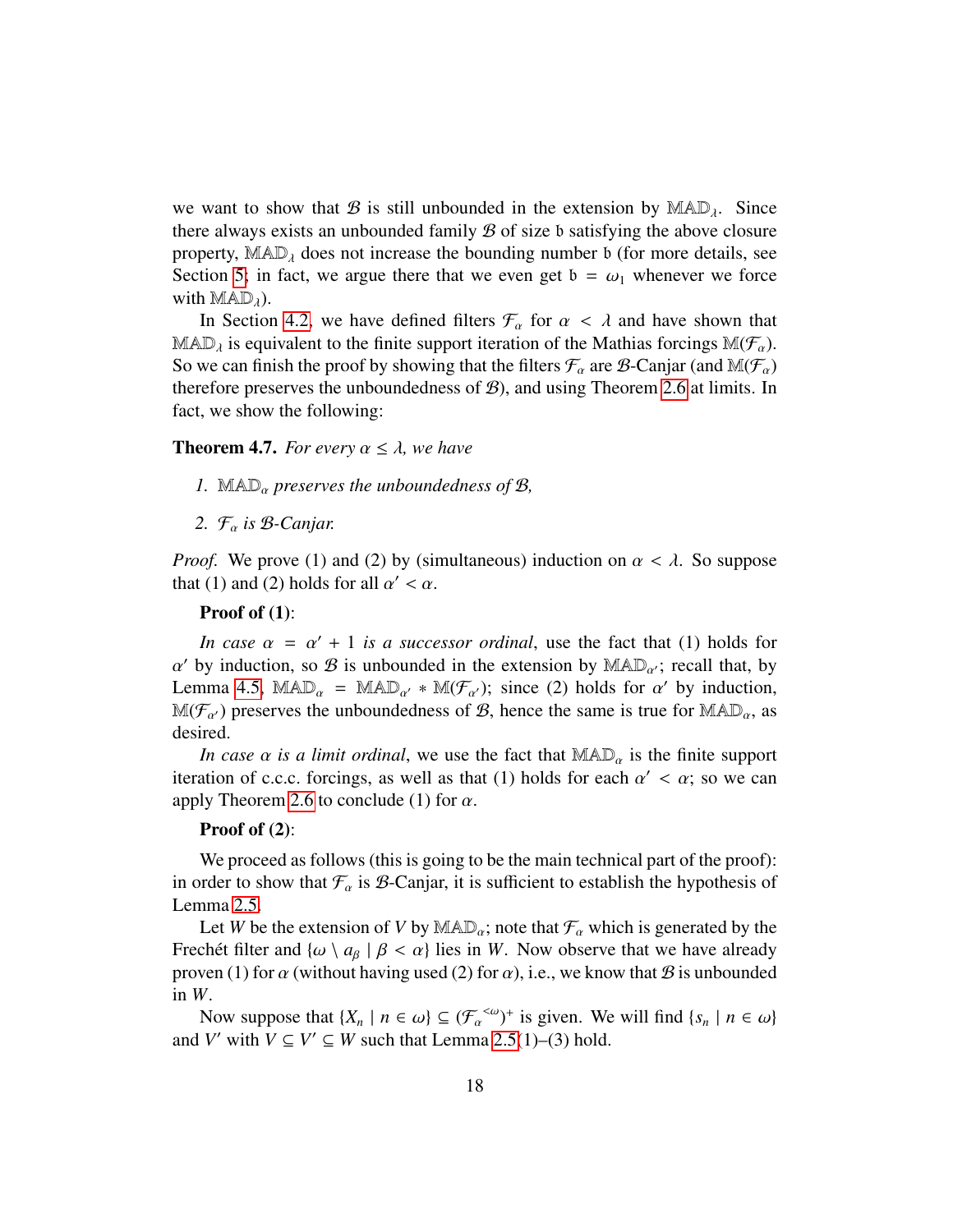Since the  $X_n$ 's are essentially reals, the forcing  $\text{MAD}_{\alpha}$  has the c.c.c., and the domains of its conditions are finite, we can pick a countable "support"  $C \subseteq \alpha$ , i.e., a set *C* such that  $\{X_n \mid n \in \omega\}$  belongs to the extension by  $\text{MAD}_C$  (which is complete in  $MAD_{\alpha}$  by Lemma [4.4\)](#page-13-0); enumerate *C* by  $\{\gamma_{\ell} \mid \ell < \omega\}$  and let  $c^{\ell} := \omega \setminus a$  for each  $\ell \in \omega$  (in case *C* is finite let  $c^{\ell} := \omega$  for any  $\ell$  which has  $c^{\ell} := \omega \setminus a_{\gamma_{\ell}}$  for each  $\ell \in \omega$  (in case *C* is finite, let  $c^{\ell} := \omega$  for any  $\ell$  which has not been used – this is "necessary" if  $\alpha \leq \omega$ ). Let *V'* be the extension by MAD. not been used – this is "necessary" if  $\alpha < \omega$ ). Let *V'* be the extension by MAD<sub>*C*</sub>;<br>clearly *V* ⊂ *V'* ⊂ *W* clearly,  $V \subseteq V' \subseteq W$ .

For each  $n \in \omega$ , we have  $\bigcap_{\ell \leq n} c^{\ell} \setminus n \in \mathcal{F}_{\alpha}$  and  $X_n \in (\mathcal{F}_{\alpha}^{<\omega})^+$ ; therefore, for each *n*, there exists an  $s \in X_n$  such that  $s \subseteq \bigcap_{\ell \leq n} c^{\ell} \setminus n$ . The same holds in *V'*<br>cince *Y*  $\subseteq N'$  for each *n* and  $c^{\ell} \subseteq V'$  for each  $\ell$ . Since  $(Y \cup n \subseteq \ell)'$  and since  $X_n \in V'$  for each *n* and  $c^{\ell} \in V'$  for each  $\ell$ . Since  $\{X_n \mid n \in \omega\} \in V'$  and  $f_c^{\ell} \mid \ell \in \omega \} \in V'$  we can pick a sequence  $\{s_n \mid n \in \omega\} \in V'$  such that  $s_n \in X$  and  ${c<sup>l</sup> \mid l \in \omega} \in V'$ , we can pick a sequence  ${s<sub>n</sub> \mid n \in \omega} \in V'$  such that  $s<sub>n</sub> \in X<sub>n</sub>$  and  $s \in \bigcap_{s \in \omega} c<sup>l</sup> \setminus n$  for every *n*  $s_n \subseteq \bigcap_{\ell \leq n} c^{\ell} \setminus n$  for every *n*.

It remains to show that Lemma [2.5\(](#page-4-4)3) holds true. So fix  $D \in [\omega]^\omega \cap V'$ ; we get to prove that each element of  $\mathcal F$  contains (as a subset) an s for some  $n \in D$ have to prove that each element of  $\mathcal{F}_{\alpha}$  contains (as a subset) an  $s_n$  for some  $n \in D$ , i.e., that the following holds for each finite sequence  $\langle \beta_i | i \rangle \leq \alpha$ :

<span id="page-18-0"></span>
$$
\forall k \in \omega \; \exists n \in D \; s_n \subseteq \bigcap_{i < N} (\omega \setminus a_{\beta_i}) \setminus k. \tag{3}
$$

We first observe that [\(3\)](#page-18-0) holds in case that  $\{\beta_i \mid i < N\} \subseteq C$ : fix  $k \in \omega$ , and that there is  $m \in \omega$  such that for each  $n \ge m$ , we have note that there is  $m \in \omega$  such that for each  $n \ge m$ , we have

$$
s_n \subseteq \bigcap_{\ell \leq n} c^{\ell} \setminus n \subseteq \bigcap_{i < N} (\omega \setminus a_{\beta_i}) \setminus k,
$$

hence there is such an *n* in the infinite set *D*, as desired.

We now show [\(3\)](#page-18-0) for arbitrary  $\{\beta_i \mid i < N\} \subseteq \alpha$ , using a genericity argument.<br>  $N_{\alpha} := \{i \in N \mid \beta_i \in C\}$  and  $N_{\alpha} := \{i \in N \mid \beta_i \notin C\}$  so  $N = N_{\alpha} + N_{\alpha}$ . Let  $N_C := \{i \in N \mid \beta_i \in C\}$ , and  $N_{\alpha \setminus C} := \{i \in N \mid \beta_i \notin C\}$ , so  $N = N_C \cup N_{\alpha \setminus C}$ .

Fix  $k \in \omega$ , and work in *V'*, the extension by MAD<sub>*C*</sub> (note that  $D \in V'$ ); observe<br>the g<sub>s</sub>'s for  $i \in N$  is are added by the quotient forcing MAD, (MAD<sub>G</sub>, We that the  $a_{\beta_i}$ 's for  $i \in N_{\alpha\setminus C}$  are added by the quotient forcing  $\text{MAD}_{\alpha}/\text{MAD}_{C}$ . We finish the proof by showing that the set finish the proof by showing that the set

$$
\{q \in \text{MAD}_{\alpha}/\text{MAD}_{C} \mid \exists n \in D \ \ q \Vdash s_{n} \subseteq \bigcap_{i < N} (\omega \setminus a_{\beta_{i}}) \setminus k\}
$$

is dense.

Let  $p \in \text{MAD}_{\alpha}/\text{MAD}_{C}$ ; for  $i \in N_{\alpha \setminus C}$ , let  $p(\beta_i) =: (s^{\beta_i}, h^{\beta_i})$ . Let  $L := \max(\{k\} \cup \text{L} \mid i \in N_{\alpha \setminus C})$ . Since (3) holds for  $\beta_i$ 's in  $C$  (as shown above), we can nick  $\{|s^{\beta_i}| \mid i \in N_{\alpha \setminus C}\}\)$ . Since [\(3\)](#page-18-0) holds for  $\beta_i$ 's in *C* (as shown above), we can pick  $n \in D$  such that  $n \in D$  such that

$$
s_n\subseteq \bigcap_{i\in N_C}(\omega\setminus a_{\beta_i})\setminus L.
$$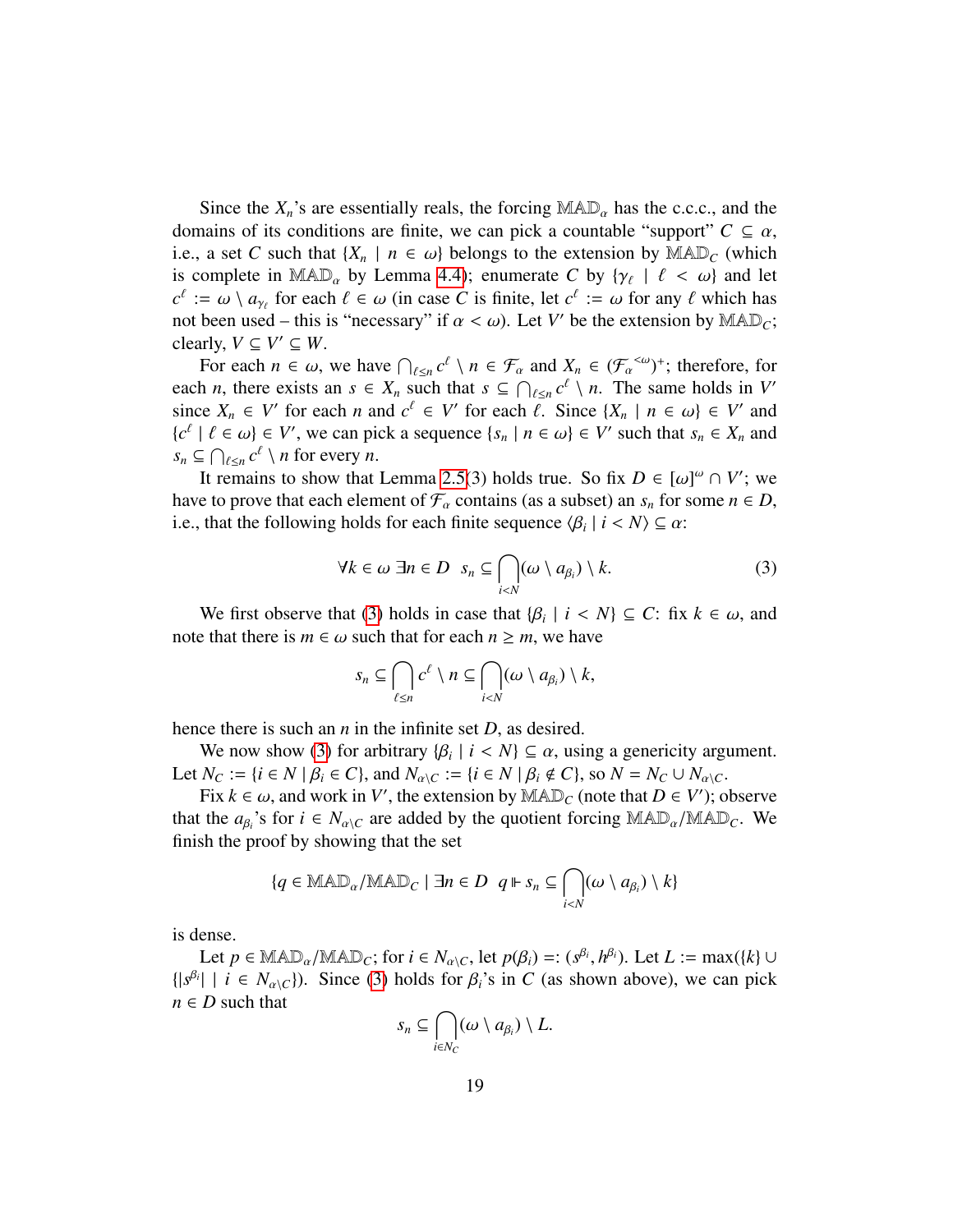Extend all  $s^{\beta_i}$  with  $i \in N_{\alpha\setminus C}$  with 0's up to the maximum of  $s_n$  (recall that we can always extend with 0's, because this does not harm the almost disjointness); if we now extend *p* to *q* by extending the  $s^{\beta_i}$  with  $i \in N_{\alpha\setminus C}$  in this way, we get that *q*<br>forces <sup>1</sup>*i*c inte *u*) a for all i.e. *N* at the "position" of a and hance forces 1's into  $\omega \setminus a_{\beta_i}$  for all  $i \in N_{\alpha \setminus C}$  at the "position" of  $s_n$ , and hence

$$
q \Vdash s_n \subseteq \bigcap_{i \in N_{\alpha \setminus C}} (\omega \setminus a_{\beta_i}) \cap \bigcap_{i \in N_C} (\omega \setminus a_{\beta_i}) \setminus L \subseteq \bigcap_{i \in N} (\omega \setminus a_{\beta_i}) \setminus k,
$$

as desired.  $\Box$ 

# <span id="page-19-0"></span>5 Conclusion

In this last section, we present some facts about cardinal characteristics which easily follow from our analysis of  $TOW<sub>\lambda</sub>$  and  $MAD<sub>\lambda</sub>$ .

It is easy to see that there exists always an unbounded scale of size b, i.e., an unbounded set  $\mathcal{B} = \{f_i \mid i < b\}$  such that  $f_i \leq^* f_j$  for  $i \leq j$ . Since b is regular uncountable such a scale always has the closure property (1) from Theorem 2.6 uncountable, such a scale always has the closure property [\(1\)](#page-4-2) from Theorem [2.6.](#page-4-3) Therefore B remains unbounded in the extension by  $TOW<sub>\lambda</sub>$  by Theorem [3.5.](#page-9-2) So if  $V \models ``b = \kappa$ ", then  $V^{TOW_A} \models ``there exists an unbounded scale of size  $\kappa$  and there exists a tower of length  $\lambda$ ". In particular, this implies that  $V^{TOW_A} \models ``b < \kappa"$  The$ exists a tower of length  $\lambda$ ". In particular, this implies that  $V^{TOW_{\lambda}} \models "b \leq \kappa$ ". The same argument works for  $\text{MAD}_\lambda$ , therefore  $V^{\text{MAD}_\lambda} \models$  " $\mathfrak{b} \leq \kappa$  and there exists an unbounded scale of size  $\kappa$  and a mad family of size  $\lambda$ " unbounded scale of size  $\kappa$  and a mad family of size  $\lambda$ ".

Note that the above shows that  $b = \omega_1$  in the extension by  $TOW_\lambda$  provided that  $b = \omega_1$  holds true in the ground model. But in fact the following argument shows that no assumption about b in the ground model is necessary for this conclusion. The forcing  $\text{TOW}_{\lambda}$  can be decomposed into  $\text{TOW}_{\omega_1} * (\text{TOW}_{\lambda}/\text{TOW}_{\omega_1})$ .<br>By Lemma 3.3 TOW is equivalent to an iteration of length  $\omega_1$  of Mathias forc-By Lemma [3.3,](#page-7-1)  $\mathbb{T} \mathbb{O} \mathbb{W}_{\omega_1}$  is equivalent to an iteration of length  $\omega_1$  of Mathias forc-<br>ings with respect to countably generated filters, therefore it is equivalent to the ings with respect to countably generated filters, therefore it is equivalent to the Cohen forcing which adds  $\omega_1$  many Cohen reals. Since these  $\omega_1$  many Cohen reals form an unbounded family, it follows that  $V^{TOW_{\omega_1}} \models$  " $\mathfrak{b} = \omega_1$ ". In  $V^{TOW_{\omega_1}}$ , let *R* be an unbounded family of size  $\omega_1$  which has the closure property (1) from let B be an unbounded family of size  $\omega_1$  which has the closure property [\(1\)](#page-4-2) from Theorem [2.6.](#page-4-3) The quotient  $TOW_{\lambda}/TOW_{\omega_1}$  is equivalent to an iteration of Mathias forcings with respect to filters which are *B*-Caniar (which follows as in the proof forcings with respect to filters which are B-Canjar (which follows as in the proof of Theorem [3.5\)](#page-9-2), therefore B is unbounded in  $V^{\text{TOW}_{\lambda}}$ , thus, using that  $t \leq b$ , we get the following:

<span id="page-19-1"></span>Corollary 5.1. *Let* λ *be a regular uncountable cardinal. Then the following holds in V*TOWλ *:*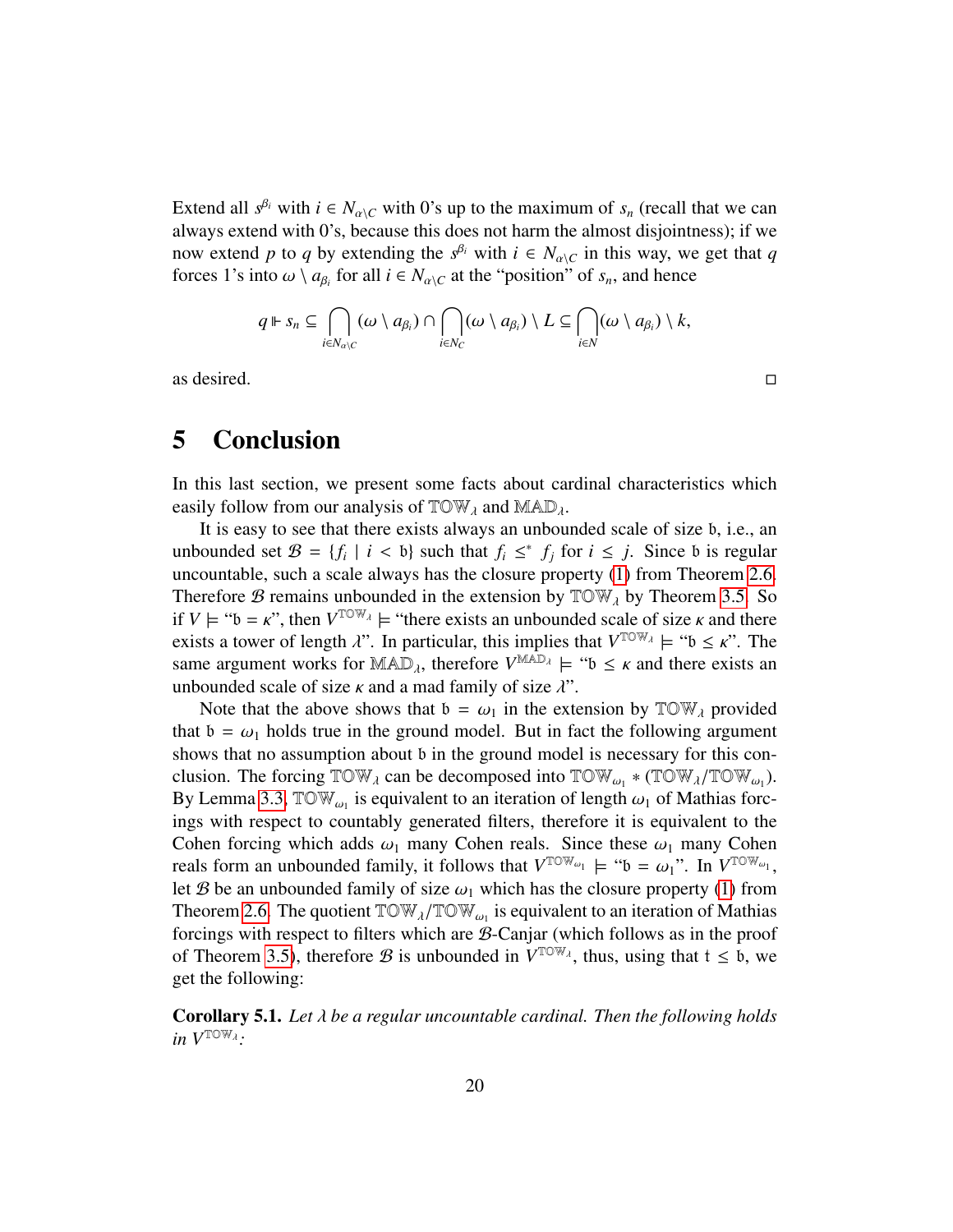- *1.*  $t = b = \omega_1$ .
- *2. There exist towers<sup>[3](#page-20-6)</sup> of length*  $\omega_1$  *and of length*  $\lambda$ *.*
- 3. *There exist unbounded scales of size*  $\omega_1$  *and of size*  $\mathfrak{b}^V$ .

The analogous argument works for  $MAD<sub>\lambda</sub>$ , so we get the following:

<span id="page-20-1"></span>Corollary 5.2. *Let* λ *be a regular uncountable cardinal. Then the following holds in V*MADλ *:*

- *1.*  $t = b = \omega_1$ .
- *2. There exists a mad family of size* λ*.*
- 3. *There exist unbounded scales of size*  $\omega_1$  *and of size*  $\mathfrak{b}^V$ .

# References

<span id="page-20-4"></span><span id="page-20-3"></span><span id="page-20-2"></span>

| [Bla11]                                                                                                                                                                                                                   | Andreas                                                                                                                                                                                        | Blass. |                  |  | Finite support iterations of |  | $\sigma$ - |  |
|---------------------------------------------------------------------------------------------------------------------------------------------------------------------------------------------------------------------------|------------------------------------------------------------------------------------------------------------------------------------------------------------------------------------------------|--------|------------------|--|------------------------------|--|------------|--|
|                                                                                                                                                                                                                           | centered                                                                                                                                                                                       |        | forcing notions. |  | MathOverflow,                |  | 2011.      |  |
|                                                                                                                                                                                                                           | http://mathoverflow.net/questions/84129.                                                                                                                                                       |        |                  |  |                              |  |            |  |
| [Fis08]                                                                                                                                                                                                                   | Vera V. Fischer. The consistency of arbitrarily large spread between<br>the bounding and the splitting numbers. ProQuest LLC, Ann Arbor,<br>MI, 2008. Thesis (Ph.D.)–York University (Canada). |        |                  |  |                              |  |            |  |
| [FKW]                                                                                                                                                                                                                     | Vera Fischer, Marlene Koelbing, and Wolfgang Wohofsky. The dis-<br>tributivity spectrum of $P(\omega)/\text{fin}$ . Preprint.                                                                  |        |                  |  |                              |  |            |  |
| [GHMC14] Osvaldo Guzmán, Michael Hrušák, and Arturo Martínez-Celis. Can-<br>jar filters II. Proc. of the 2014 RIMS meeting on Reflection principles<br>and set theory of large cardinals, Kyoto, Japan, 1895:59-67, 2014. |                                                                                                                                                                                                |        |                  |  |                              |  |            |  |
| [Gui19]                                                                                                                                                                                                                   | Fiorella Guichardaz. Forcing over ord-transitive models. 2019. The-<br>sis (Ph.D.)–Albert-Ludwigs-Universität Freiburg, Germany.                                                               |        |                  |  |                              |  |            |  |
| $3N$ other than the concrete object added by TOWI is a tower of langth $\sim$ in $V^{TOW_{\text{out}}}$ but it is                                                                                                         |                                                                                                                                                                                                |        |                  |  |                              |  |            |  |

<span id="page-20-6"></span><span id="page-20-5"></span><span id="page-20-0"></span><sup>&</sup>lt;sup>3</sup>Note that the generic object added by  $\mathbb{T} \mathbb{O} \mathbb{W}_{\omega_1}$  is a tower of length  $\omega_1$  in  $V^{\mathbb{T} \mathbb{O} \mathbb{W}}$ <br>arly not a tower in  $V^{\mathbb{T} \mathbb{O} \mathbb{W}}$  any more  $\omega_1$ , but it is clearly not a tower in  $V^{\text{TOW}_{\lambda}}$  any more.